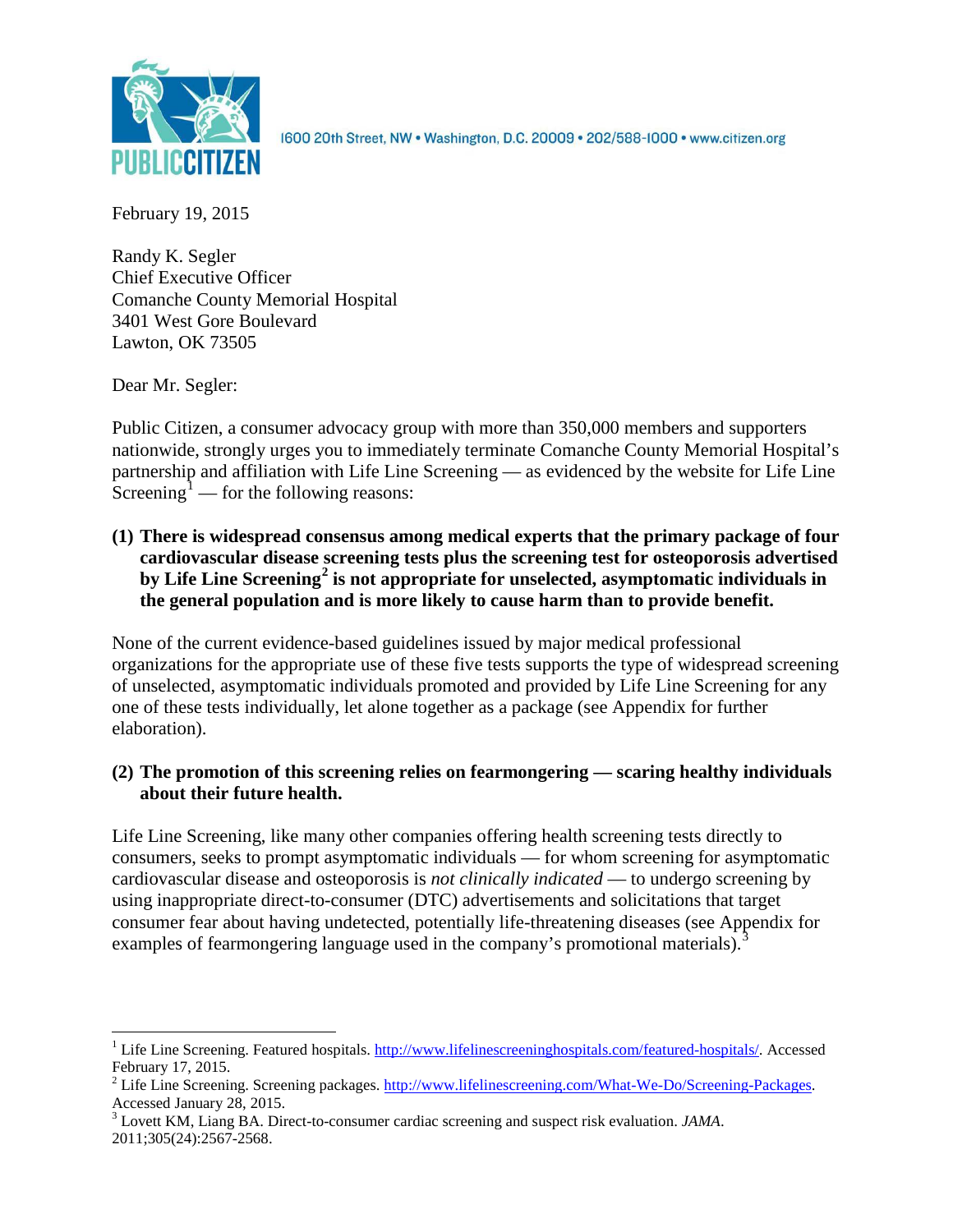## **(3) For many people, false-positive test results from this screening can lead to unfounded anxiety and additional unnecessary, risky, and costly diagnostic procedures and treatment interventions.**[4](#page-1-0),[5](#page-1-1)

Because this screening is performed broadly on *unselected, predominantly asymptomatic populations* (i.e., those not at significant risk), many people will have false**-**positive test results. False-positive results can cause unfounded anxiety and lead to additional diagnostic procedures and treatments, exposing screened individuals to additional risk of physical harm without providing offsetting benefits.

In addition to physical and psychological harms, false-positive results from medically inappropriate screening tests also cause financial harms to the people screened and to others. Unnecessary costs are borne *directly* by the screened patients/consumers for the initial screening and for some of the unnecessary follow-up testing and treatment interventions. Additionally, *indirect* cost to the broader insured population results from insurance companies passing on the costs of superfluous follow-up testing and treatment via increased premiums.

## **(4) Screening unselected, asymptomatic people will lead to** *overdiagnosis***, which occurs when individuals are diagnosed with conditions that will never cause symptoms or death.**

Some individuals undergoing inappropriate screening will have certain true-positive abnormal results, leading to the diagnosis of conditions that will never cause symptoms or death, a problem known as overdiagnosis.<sup>[6](#page-1-2)</sup> As with false-positive test results, overdiagnosis leads to unnecessary anxiety and unnecessary medical interventions. For example, imaging tests, such as the ultrasound cardiovascular disease screening tests offered by Life Line Screening, can detect abnormalities that for many people are minor and not destined to ever progress enough to cause symptoms or death; these people cannot benefit from treatment. In fact, they can only be harmed. When healthy people are systematically encouraged to get screened, overdiagnosis and the problems caused by it are made worse.<sup>[7](#page-1-3)</sup>

# **(5) The promotion and provision of this screening is** *unethical***.**

First, it is exploitative for Life Line Screening to profit from the promotion of medically nonbeneficial testing through the use of misleading advertisements and solicitations that play on people's fear. Second, this screening violates the ethical principles of beneficence (the duty to promote good and act in the best interest of the patient and the health of society) and nonmaleficence (the duty to do no harm to patients).<sup>[8](#page-1-4),[9](#page-1-5)</sup> Finally, direct-to-consumer promotional

<span id="page-1-5"></span><span id="page-1-0"></span><sup>4</sup> Lovett KM, Liang BA. Direct-to-consumer cardiac screening and suspect risk evaluation. *JAMA*.

<span id="page-1-1"></span><sup>2011;305(24):2567-2568.</sup> <sup>5</sup> Perry S. Buyer beware on 'direct-to-consumer' health screenings. March 21, 2012. *MinnPost.*  [http://www.minnpost.com/second-opinion/2012/03/buyer-beware-direct-consumer-health-screenings.](http://www.minnpost.com/second-opinion/2012/03/buyer-beware-direct-consumer-health-screenings) Accessed January 14, 2015.

<span id="page-1-2"></span><sup>6</sup> Welch HG, Schwartz LM, Woloshin S. *Overdiagnosed: Making People Sick in the Pursuit of Health*. 1st ed. Boston, MA: Beacon Press; 2011: at *xiv*.<br><sup>7</sup> *Ibid*. Page 44.<br><sup>8</sup> Wallace EA, Schumann JH, Weinberger SE. Ethics of commercial screening tests. *Ann Intern Med*.

<span id="page-1-3"></span>

<span id="page-1-4"></span><sup>2012;157(10):747-748.</sup>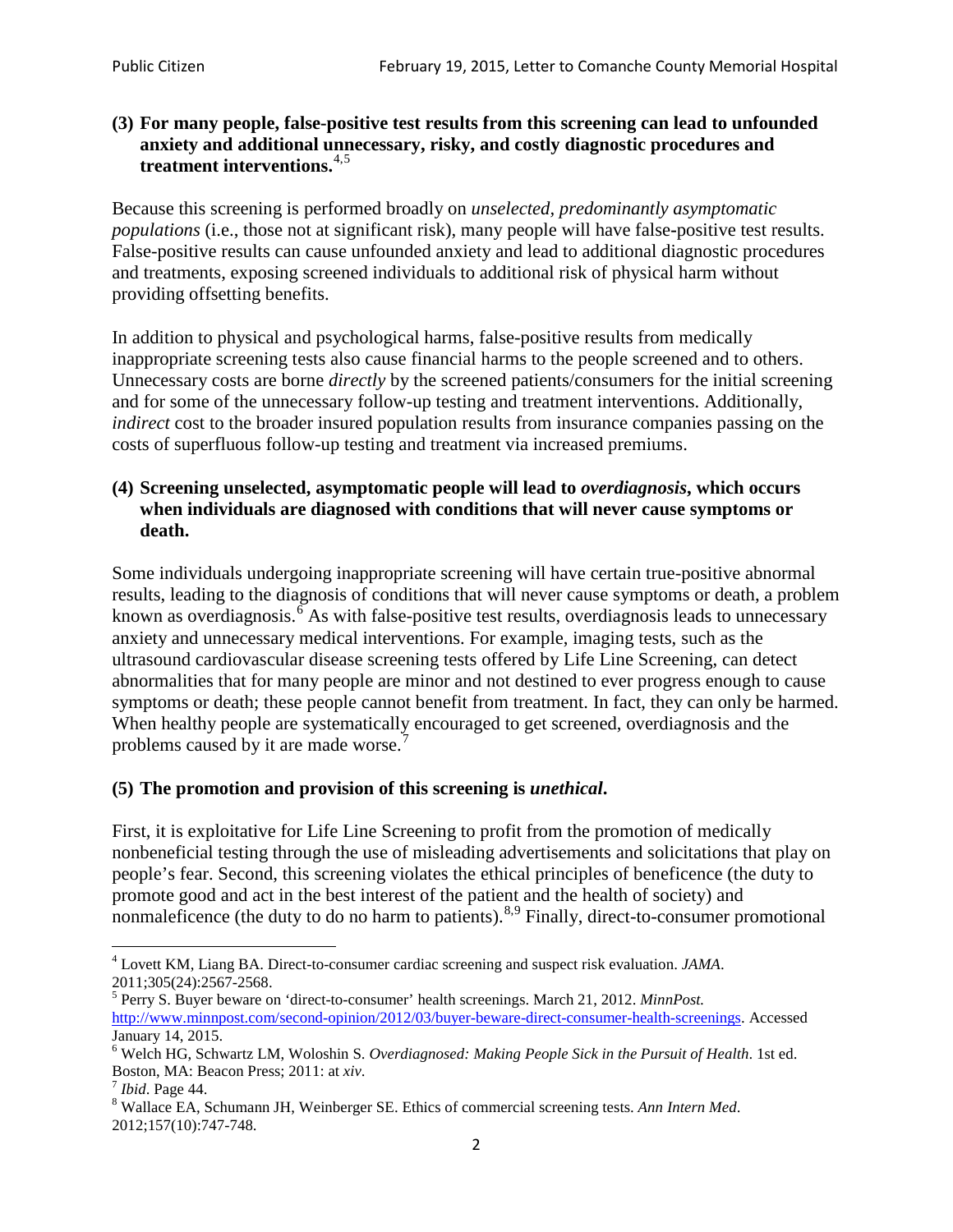materials for screening tests that fail to disclose published guidelines on recommended indications for these tests, as well as the risks of harm, violate the ethical principle of respect for persons and patient autonomy (the duty to protect and foster a patient's free, uncoerced choices). $10,11$  $10,11$ 

For these reasons, your institution's partnership with Life Line Screening does a great disservice to the community that you serve and adversely impacts public health more broadly. It is therefore imperative that your institution sever its relationship with Life Line Screening and refrain from endorsing the company's heavily promoted, nonselective, community**-**wide cardiovascular disease and osteoporosis screening programs.

Of note, many institutions like yours responded positively to similar requests from Public Citizen. In particular, on June 19, 2014, we wrote letters to 20 hospitals and medical institutions that had partnered with HealthFair, another company that inappropriately promotes similar direct-to-consumer cardiovascular disease screening tests, urging them to immediately sever their relationship with the company. [12](#page-2-2) Fifteen of the 20 institutions have informed either us or representatives of the news media that they have terminated or will be terminating their relationships with HealthFair. Public Citizen applauded these actions.

On August 11, 2014, the *Journal of the American Medical Association* published a Viewpoint article critical of hospital relationships with DTC disease screening companies.<sup>13</sup> The article co-authored by Erik Wallace, M.D., Associate Dean for the Colorado Springs Branch of the University of Colorado School of Medicine; John Schumann, M.D., Interim President, University of Oklahoma-Tulsa; and Steven Weinberger, M.D., Executive Vice President and Chief Executive Officer of the American College of Physicians, the pre**-**eminent national organization of internists — concluded as follows:

If the primary goal of hospitals and DTC screening companies is to improve the health of the populations they serve, then both entities should provide clear and convincing evidence of net benefit with the tests and treatments they offer. Given the controversy over the values and ethics of DTC screening companies and the services they offer, hospitals should clearly and publicly explain their relationships with DTC screening companies, given the lack of evidence to support mass vascular screenings. Hospitals also should justify such relationships transparently or, as Public Citizen suggests, sever such relationships.

Finally, we would also like to call to your attention the fact that on January 22, 2015, Public Citizen requested that the Federal Trade Commission investigate the advertising and promotional

<sup>&</sup>lt;sup>9</sup> Snyder L, American College of Physicians Ethics, Professionalism, and Human Rights Committee. American College of Physicians ethics manual. Sixth edition. Ann Intern Med. 2012;156(1):73-104.

<span id="page-2-0"></span><sup>&</sup>lt;sup>10</sup> Wallace EA, Schumann JH, Weinberger SE. Ethics of commercial screening tests. *Ann Intern Med*. 2012;157(10):747-748.

<span id="page-2-1"></span> $11$  Snyder L, American College of Physicians Ethics, Professionalism, and Human Rights Committee. American College of Physicians ethics manual: Sixth edition. *Ann Intern Med*. 2012;156(1):73-104.<br><sup>12</sup> Public Citizen. Letters to twenty hospitals and medical institutions asking them to end their partnerships with

<span id="page-2-2"></span>HealthFair. [http://www.citizen.org/hrg2206.](http://www.citizen.org/hrg2206) Accessed October 2, 2014.

<span id="page-2-3"></span><sup>13</sup> Wallace EA, Schumann JH, Weinberger SE. Hospital relationships with direct-to-consumer screening companies. *JAMA*. 2014;312(9):891-892. Published online August 11, 2014. doi:10.1001/jama.2014.9500.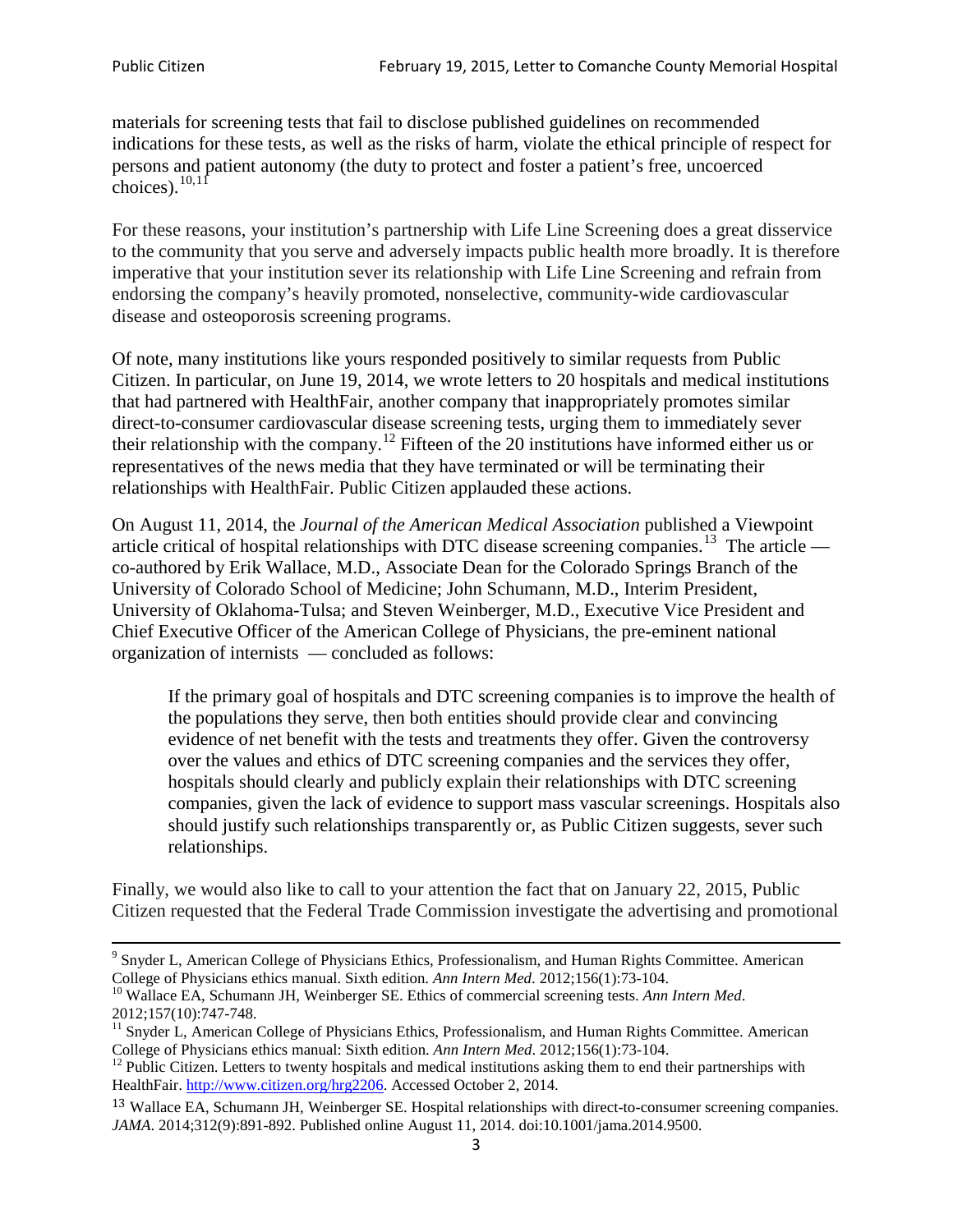activities of Life Line Screening. There is evidence that the company's advertising and promotional materials contain numerous statements that may be deceptive within the meaning of the Federal Trade Commission Act. These materials make unsubstantiated medical-benefit efficacy claims about Life Line Screening's primary cardiovascular disease and osteoporosis screening package, and they omit information material to consumers regarding the risks of adverse health-related outcomes and financial harms that may result from the screening.

Thank you for your prompt attention to this important patient safety and public health issue. Please contact us when you end your relationship with Life Line Screening.

Sincerely,

Vikram Krishnasamy, M.D., M.P.H. Researcher Public Citizen's Health Research Group

Michael Carome, M.D. **Director** Public Citizen's Health Research Group

Sidney M. Wolfe, M.D. Founder and Senior Adviser Public Citizen's Health Research Group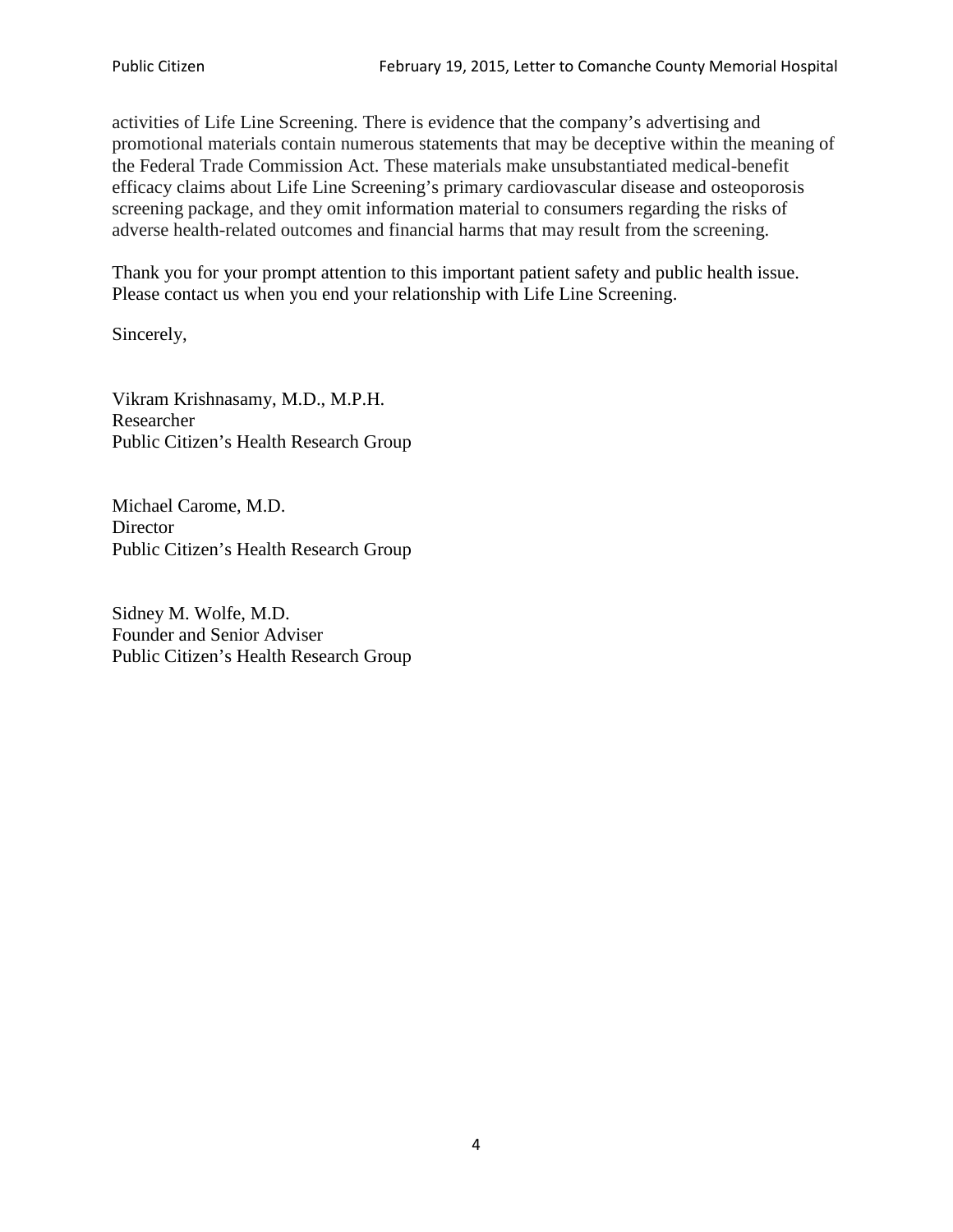# **Appendix**

## **Assessment of Cardiovascular Disease and Osteoporosis Screening Tests Offered by Life Line Screening**

Life Line Screening heavily promotes directly to consumers a package of four cardiovascular disease screening tests plus an osteoporosis risk assessment test.<sup>[14](#page-4-0),[15](#page-4-1)</sup> The four cardiovascular disease screening tests in the package are an electrocardiogram to screen for atrial fibrillation, a carotid artery ultrasound, an abdominal aortic aneurysm ultrasound, and a peripheral arterial disease test. The osteoporosis risk assessment test is an ultrasound of the heel bone to measure bone mass density.

Promotional materials describing these screening tests on the Life Line Screening website and in direct-to-consumer print solicitations mailed directly to people's homes misleadingly note the following:

Since our inception in 1993, we have screened nearly eight million people, and currently screen nearly one million people each year at over 16,000 screening events nationwide. Through this experience, we often identify serious health issues and **have helped save thousands of lives**. [16](#page-4-2) [Emphasis added]

"These screenings have **proven to be safe and accurate** in detecting your risks of stroke and vascular disease – so you and your doctor can do something about it before it's too late."<sup>[17](#page-4-3)</sup> [Emphasis added]

The Life Line Screening promotional materials recommend that adults over age 50 undergo these five screening tests annually:<sup>[18](#page-4-4),[19,](#page-4-5)[20,](#page-4-6)[21](#page-4-7),[22](#page-4-8)</sup>

Q. Who needs to be screened?

A. The answer is anyone over 50 who wants to be proactive about his or her health. …

Received November 2014.<br><sup>16</sup> Life Line Screening. Who we are. http://www.lifelinescreening.com/Who-We-Are. Accessed January 9, 2015.

<span id="page-4-3"></span><span id="page-4-2"></span><sup>17</sup> Undated letter from Kevin DeWeese, Director of Clinical Operations, Life Line Screening, to a consumer. Received November 2014.

<span id="page-4-0"></span><sup>&</sup>lt;sup>14</sup> Life Line Screening. Screening packages. [http://www.lifelinescreening.com/What-We-Do/Screening-Packages.](http://www.lifelinescreening.com/What-We-Do/Screening-Packages) AccessedJanuary 9, 2015.

<span id="page-4-1"></span><sup>&</sup>lt;sup>15</sup> Undated letter from Kevin DeWeese, Director of Clinical Operations, Life Line Screening, to a consumer.

<span id="page-4-4"></span><sup>&</sup>lt;sup>18</sup> Life Line Screening. Atrial fibrillation screening. [http://www.lifelinescreening.com/What-We-Do/What-We-](http://www.lifelinescreening.com/What-We-Do/What-We-Screen-For/Atrial-Fibrillation)[Screen-For/Atrial-Fibrillation.](http://www.lifelinescreening.com/What-We-Do/What-We-Screen-For/Atrial-Fibrillation) Accessed January 9, 2015.

<sup>&</sup>lt;sup>19</sup> Life Line Screening. Carotid artery disease screening. [http://www.lifelinescreening.com/What-We-Do/What-We-](http://www.lifelinescreening.com/What-We-Do/What-We-Screen-For/Carotid-Artery-Disease)

<span id="page-4-6"></span><span id="page-4-5"></span>[Screen-For/Carotid-Artery-Disease.](http://www.lifelinescreening.com/What-We-Do/What-We-Screen-For/Carotid-Artery-Disease) Accessed January 9, 2015.<br><sup>20</sup> Life Line Screening. Abdominal aortic aneurysm screening.. http://www.lifelinescreening.com/What-We-Do/What-We-Do/What-We-Screen-For/Abdominal-Aortic-Aneury

<span id="page-4-7"></span><sup>&</sup>lt;sup>21</sup> Life Line Screening. Peripheral arterial disease screening. [http://www.lifelinescreening.com/What-We-Do/What-](http://www.lifelinescreening.com/What-We-Do/What-We-Screen-For/Peripheral-Arterial-Disease)

<span id="page-4-8"></span>[We-Screen-For/Peripheral-Arterial-Disease.](http://www.lifelinescreening.com/What-We-Do/What-We-Screen-For/Peripheral-Arterial-Disease) Accessed January 9, 2015.<br><sup>22</sup> Life Line Screening. Osteoporosis screening/bone density test. [http://www.lifelinescreening.com/What-We-](http://www.lifelinescreening.com/What-We-Do/What-We-Screen-For/Osteoporosis)[Do/What-We-Screen-For/Osteoporosis.](http://www.lifelinescreening.com/What-We-Do/What-We-Screen-For/Osteoporosis) Accessed January 9, 2015.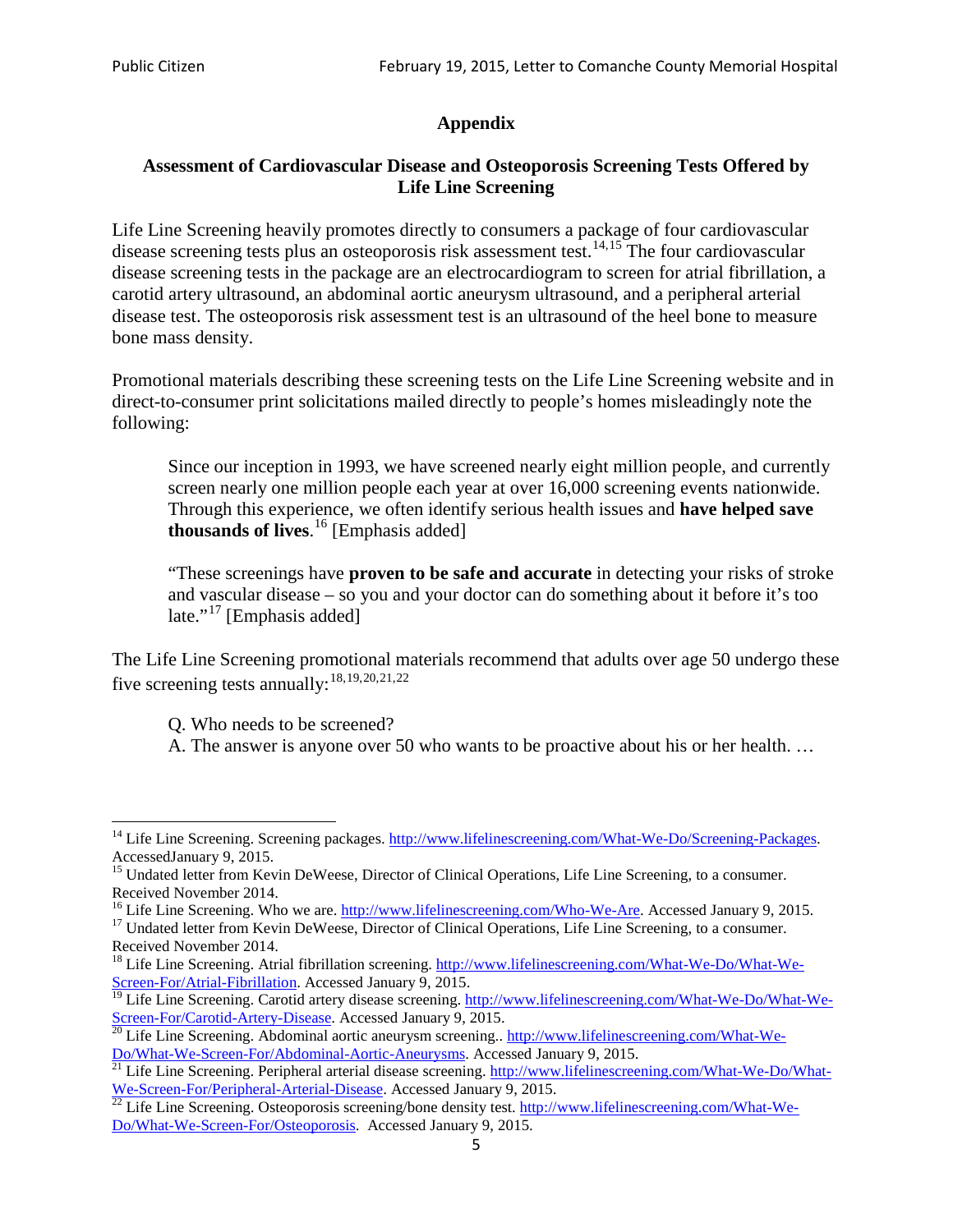However if you have a family history of stroke or heart disease, or if you have high risk factors such as being overweight, high cholesterol, smoking, or lack exercise you may wish to be screened, even if you are in your  $40^\circ$ s.<sup>[23](#page-5-0)</sup>

Life Line Screening's primary package is offered at a price of \$149, purportedly providing consumers a "savings of \$181."[24](#page-5-1)

Life Line Screening seeks to prompt asymptomatic individuals for whom screening for asymptomatic cardiovascular disease and osteoporosis is *not clinically indicated* to undergo screening by using inappropriate direct-to-consumer advertisements and solicitations that target consumer fear about having undetected, potentially life-threatening diseases.<sup>[25](#page-5-2)</sup> Examples of such statements found on Life Line Screening's website and print solicitation materials include the following:

- Website: "The absence of risk factors does **not** guarantee that a person will not die from a heart attack. In fact, 1 in 3 people who develop a myocardial infarction (MI) will not have any of the conventional risk factors, which include smoking, unhealthy diet, obesity, physical inactivity, high blood pressure, diabetes and raised lipids."[26](#page-5-3) [Emphasis in original]
- Website: "Similarly, **80% – 85% of strokes occur without warning in asymptomatic patients**, so they can only be significantly reduced by finding and treating the disease before it happens."<sup>[27](#page-5-4)</sup> [Emphasis added]
- Website: "Abdominal aortic aneurysms pose a threat because **they are usually silent until a medical emergency occurs**."[28](#page-5-5) [Emphasis added]
- Website: "**Aneurysms are a health risk because they can burst or rupture. A ruptured aneurysm can cause severe internal bleeding, which can lead to shock or even death.**"<sup>[29](#page-5-6)</sup> [Emphasis in original]
- Website: "Your carotid arteries are the two large blood vessels in your neck that supply blood to your brain. When these arteries become clogged with cholesterol, they become

<span id="page-5-0"></span><sup>&</sup>lt;sup>23</sup> Life Line Screening. Questions  $\&$  answers about Life Line Screening. Enclosure to undated letter from Kevin DeWeese, Director of Clinical Operations, Life Line Screening, to a consumer. Received November 2014. 24 Undated letter from Kevin DeWeese, Director of Clinical Operations, Life Line Screening, to a consumer.

<span id="page-5-1"></span>Received November 2014.

<span id="page-5-2"></span><sup>25</sup> Lovett KM, Liang BA. Direct-to-consumer cardiac screening and suspect risk evaluation. *JAMA*.  $2011;305(24):2567-2568$ .<br><sup>26</sup> Life Line Screening. The benefits of ultrasound screening in key cardiovascular disease areas.

<span id="page-5-3"></span>[http://www.lifelinescreeningresearch.com/the-benefits-of-ultrasound-screening/.](http://www.lifelinescreeningresearch.com/the-benefits-of-ultrasound-screening/) Accessed January 9, 2015.<br><sup>28</sup> Life Line Screening. Abdominal aortic aneurysm screening. http://www.lifelinescreening.com/What-We-<br><sup>28</sup> Life L

<span id="page-5-5"></span><span id="page-5-4"></span>[Do/What-We-Screen-For/Abdominal-Aortic-Aneurysms.](http://www.lifelinescreening.com/What-We-Do/What-We-Screen-For/Abdominal-Aortic-Aneurysms) Accessed January 9, 2015. <sup>29</sup> Life Line Screening. Abdominal aortic aneurysm (AAA).

<span id="page-5-6"></span>[http://www.lifelinescreening.com/~/media/Files/US/pdfs/FactSheetAAAupdated.ashx.](http://www.lifelinescreening.com/~/media/Files/US/pdfs/FactSheetAAAupdated.ashx) Accessed January 9, 2015.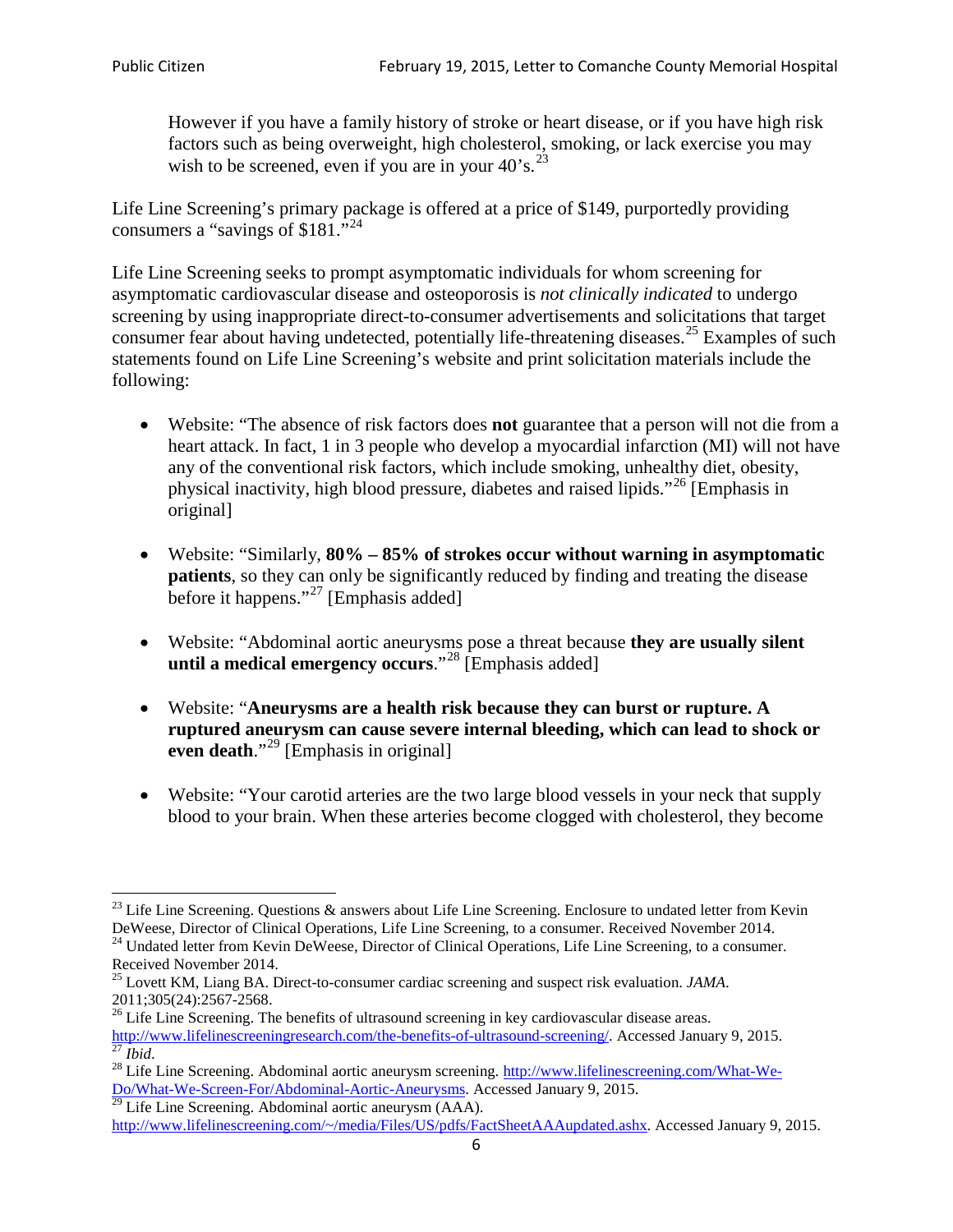**dangerously narrow**. **If a blood clot occurs in the carotid arteries, then blood cannot reach your brain and a stroke can result**. "<sup>[30](#page-6-0)</sup> [Emphasis added]

- Website: "A ruptured aortic aneurysm can cause massive internal bleeding and requires prompt emergency treatment to prevent death. **It is estimated that 80% of people with a ruptured aneurysm will die, and that many of these will die before being able to reach a hospital.**"<sup>[31](#page-6-1)</sup> [Emphasis added]
- Website: "As we age, bones begin to break down faster than new bone can be formed. Osteoporosis removes minerals from bones until they become so weak and brittle that they fracture very easily. Actions such as bending to pick up a newspaper, lifting a vacuum, or even coughing can cause a fracture. **Some fractures, such as hip fractures, may require hospitalization or major surgery, and may result in disability or even**  death."<sup>[32](#page-6-2)</sup> [Emphasis added]
- Direct-to-consumer letter: "These screenings have proven to be safe and accurate in detecting **your risks of stroke and vascular disease** – so you and your doctor **can do something about it before it's too late.**"<sup>[33](#page-6-3)</sup> [Emphasis added]
- Direct-to-consumer letter: "The lifetime risk of stroke for middle-aged men and women is 1 in 5 for women and 1 in 6 for men, and **it takes a terrible toll on families**."[34](#page-6-4) [Emphasis added]
- Direct-to-consumer letter: "Life Line Screening has conducted nearly 8 million screenings, and customers sometimes tell us they feel the **screenings saved their lives**."[35](#page-6-5) [Emphasis added]
- Direct-to-consumer letter:  $36$  "What's inside your arteries?" [Emphasis in original]

As discussed below, a review of current evidence-based guidelines and relevant scientific literature fails to provide support for use of these five tests — individually or together as a package — for widespread screening of asymptomatic individuals in the general adult population over age 50 on a one-time basis, let alone annually. For many individuals, the risks of harm outweigh the benefits of the testing. Moreover, since the tests are not clinically indicated for most people being screened, and since many people will undergo additional unnecessary testing, these screenings are resulting in financial harm to many individuals.

<span id="page-6-0"></span><sup>&</sup>lt;sup>30</sup> Life Line Screening. Carotid artery disease screening. [http://www.lifelinescreening.com/What-We-Do/What-We-](http://www.lifelinescreening.com/What-We-Do/What-We-Screen-For/Carotid-Artery-Disease)[Screen-For/Carotid-Artery-Disease.](http://www.lifelinescreening.com/What-We-Do/What-We-Screen-For/Carotid-Artery-Disease) Accessed January 9, 2015.<br><sup>31</sup> *Ibid.* 32 Life Line Screening. Osteoporosis screening/bone density test. [http://www.lifelinescreening.com/What-We-](http://www.lifelinescreening.com/What-We-Do/What-We-Screen-For/Osteoporosis)

<span id="page-6-2"></span><span id="page-6-1"></span>[Do/What-We-Screen-For/Osteoporosis.](http://www.lifelinescreening.com/What-We-Do/What-We-Screen-For/Osteoporosis) Accessed January 9, 2015. <sup>33</sup> Undated letter from Kevin DeWeese, Director of Clinical Operations, Life Line Screening, to a consumer.

<span id="page-6-3"></span>Received November 2014.<br><sup>34</sup> Ibid.

<span id="page-6-4"></span>

<span id="page-6-5"></span><sup>34</sup> *Ibid*. 35 *Ibid*. 36 *Ibid*.

<span id="page-6-6"></span>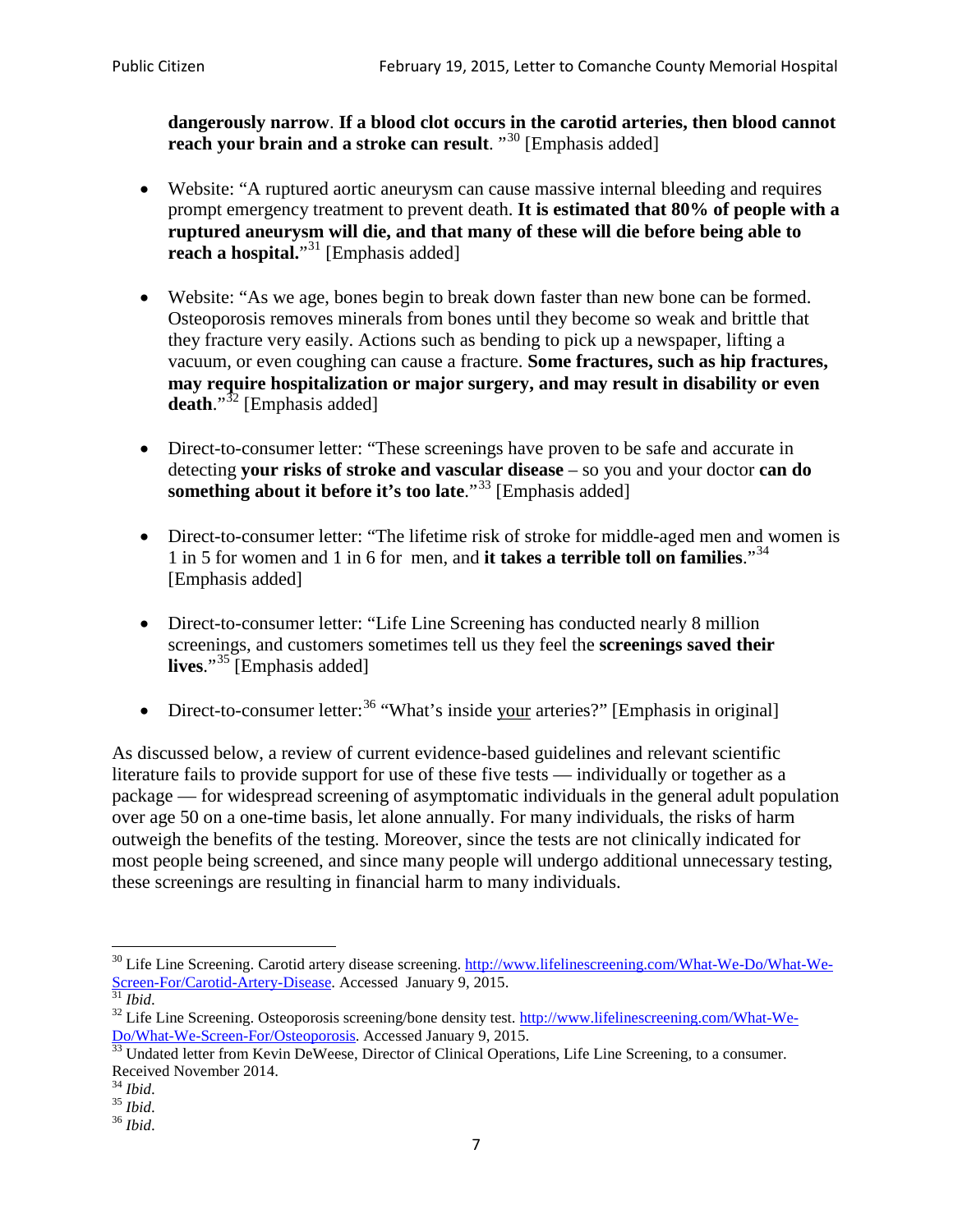Although the following screening tests sound appealing, each one either: (a) clinically benefits only appropriately selected high-risk groups of patients (rather than *all* adults over age 50); or (b) has not been scientifically proven to provide any clinically meaningful benefit to anyone. Widespread and indiscriminate use of these tests is likely to be harmful to large numbers of individuals in the general, asymptomatic population by yielding a significant number of falsepositive test results, leading to subsequent unnecessary diagnostic procedures and treatments, associated adverse effects of those procedures and treatments, and unwarranted anxiety in tested individuals. In addition, some individuals undergoing inappropriate screening will have truepositive abnormal results, but the abnormalities found will never cause symptoms or death, leading to overdiagnosis.

# **A. Atrial fibrillation screening with electrocardiogram (ECG):**

The Life Line Screening online promotional materials state:<sup>[37](#page-7-0)</sup>

Atrial Fibrillation is the most common type of heart arrhythmia (abnormal heartbeat). It occurs when the heart's upper chambers (the atria) beat irregularly or quiver. Without an effective heartbeat blood isn't pumped completely out of the atria, causing blood to pool and possibly clot. A clot can travel to other parts of the body, including the brain, where it may result in stroke.

Screening for Atrial Fibrillation

• A non-invasive procedure used to detect irregular heartbeat (a major risk factor for stroke), an Atrial Fibrillation screening is performed by attaching [ECG] electrodes above your wrists and ankles.

Who should have an atrial fibrillation screening?

• Anyone with risk factors for stroke, atrial fibrillation or carotid artery disease

How often should I get an atrial fibrillation screening?

• Annually

<span id="page-7-1"></span>However, we are not aware of any major medical professional organization that endorses widespread screening of asymptomatic patients younger than age 65 for atrial fibrillation. In addition, atrial fibrillation can be detected in most patients who have the condition simply by checking for an irregularly irregular pulse during a physical exam.

In 2011, the American Heart Association (AHA) and the American Stroke Association (ASA) jointly issued updated evidence-based guidelines for the primary prevention of stroke.<sup>[38](#page-7-1)</sup> The

<span id="page-7-0"></span><sup>&</sup>lt;sup>37</sup> Life Line Screening. Atrial fibrillation screening. [http://www.lifelinescreening.com/What-We-Do/What-We-](http://www.lifelinescreening.com/What-We-Do/What-We-Screen-For/Atrial-Fibrillation)[Screen-For/Atrial-Fibrillation.](http://www.lifelinescreening.com/What-We-Do/What-We-Screen-For/Atrial-Fibrillation) Accessed January 9, 2015.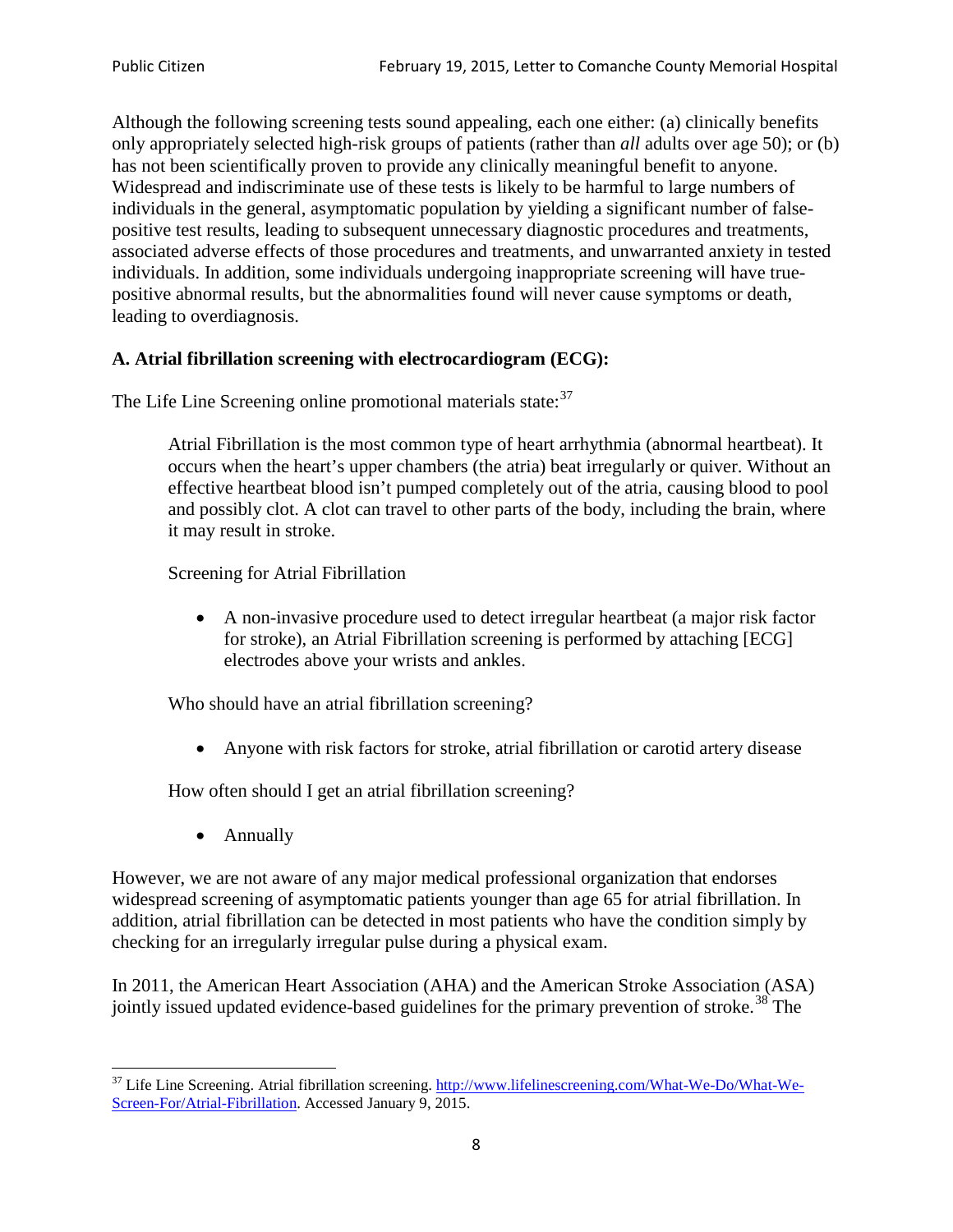American Academy of Neurology (AAN) affirmed the value of these guidelines. The 2011 AHA/ASA guidelines provided the following recommendation regarding screening for atrial fibrillation:

Active screening for atrial fibrillation in patients >65 years of age in primary care settings using pulse taking followed by an ECG as indicated can be useful.

In 2014, the AHA and the ASA issued updated evidence-based guidelines for the primary prevention of stroke.<sup>[39](#page-8-0)</sup> The AAN again affirmed the value of the updated guidelines, and the American Association of Neurological Surgeons, the Congress of Neurological Surgeons and the Preventive Cardiovascular Nurses Association endorsed them. The update provided the following recommendation regarding screening for atrial fibrillation:

Active screening for AF in the primary care setting in patients >65 years of age by pulse assessment followed by ECG as indicated can be useful.

In 2010 and 2012, the European Society of Cardiology issued evidence-based guidelines that similarly recommended that patients ages 65 and older be screened for atrial fibrillation by their primary health care providers by checking the pulse, followed by an ECG in case of irregularity. $40,41$  $40,41$ 

# **B. Stroke/Carotid Artery Ultrasound:**

The Life Line Screening online promotional materials state:<sup>[42](#page-8-3)</sup>

Your carotid arteries are the two large blood vessels in your neck that supply blood to your brain. When these arteries become clogged with cholesterol, they become dangerously narrow. If a blood clot occurs in the carotid arteries, then blood cannot reach your brain and a stroke can result. …

<sup>&</sup>lt;sup>38</sup> Goldstein LB, Bushnell CD, Adams RJ, et al. Guidelines for the primary prevention of stroke: A guideline for healthcare professionals from the American Heart Association/American Stroke Association. *Stroke*.

<sup>2011;42(2):517-584.</sup> [see page 1 for title, authors, ANA affirmation; see page 21 for recommendation]

<span id="page-8-0"></span> $\frac{2011,42(2)(317,601)}{39}$  Meschia JF, Bushnell C, Goden-Albala B, et al. Guidelines for the primary prevention of stroke: A statement for healthcare professionals from the American Heart Association/American Stroke Association. *Stroke*.

<sup>2014;45(12):3754-3832.</sup> [see page 1 for title, authors, ANA affirmation and other endorsements; see page 24 for recommendation]

<span id="page-8-1"></span><sup>40</sup> Camm AJ, Kirchhof P, Lip GYH, et al. Guidelines for the management of atrial fibrillation: The Task Force for the Management of Atrial Fibrillation of the European Society of Cardiology (ESC). *Eur Heart J*. 2010;31:2369- 2429. [See page 50]

<span id="page-8-2"></span><sup>41</sup> Camm AJ, Lip GYH, De Caterina R, et al. 2012 focused update of the ESC Guidelines for the management of atrial fibrillation: An update of the 2010 ESC Guidelines for the management of atrial fibrillation. *Eur Heart J*.

<span id="page-8-3"></span><sup>&</sup>lt;sup>2012</sup>;23(21):2719-2747. [See page 2733] 42 Life Line Screening. [http://www.lifelinescreening.com/What-We-Do/What-We-](http://www.lifelinescreening.com/What-We-Do/What-We-Screen-For/Carotid-Artery-Disease)[Screen-For/Carotid-Artery-Disease.](http://www.lifelinescreening.com/What-We-Do/What-We-Screen-For/Carotid-Artery-Disease) Accessed January 9, 2015.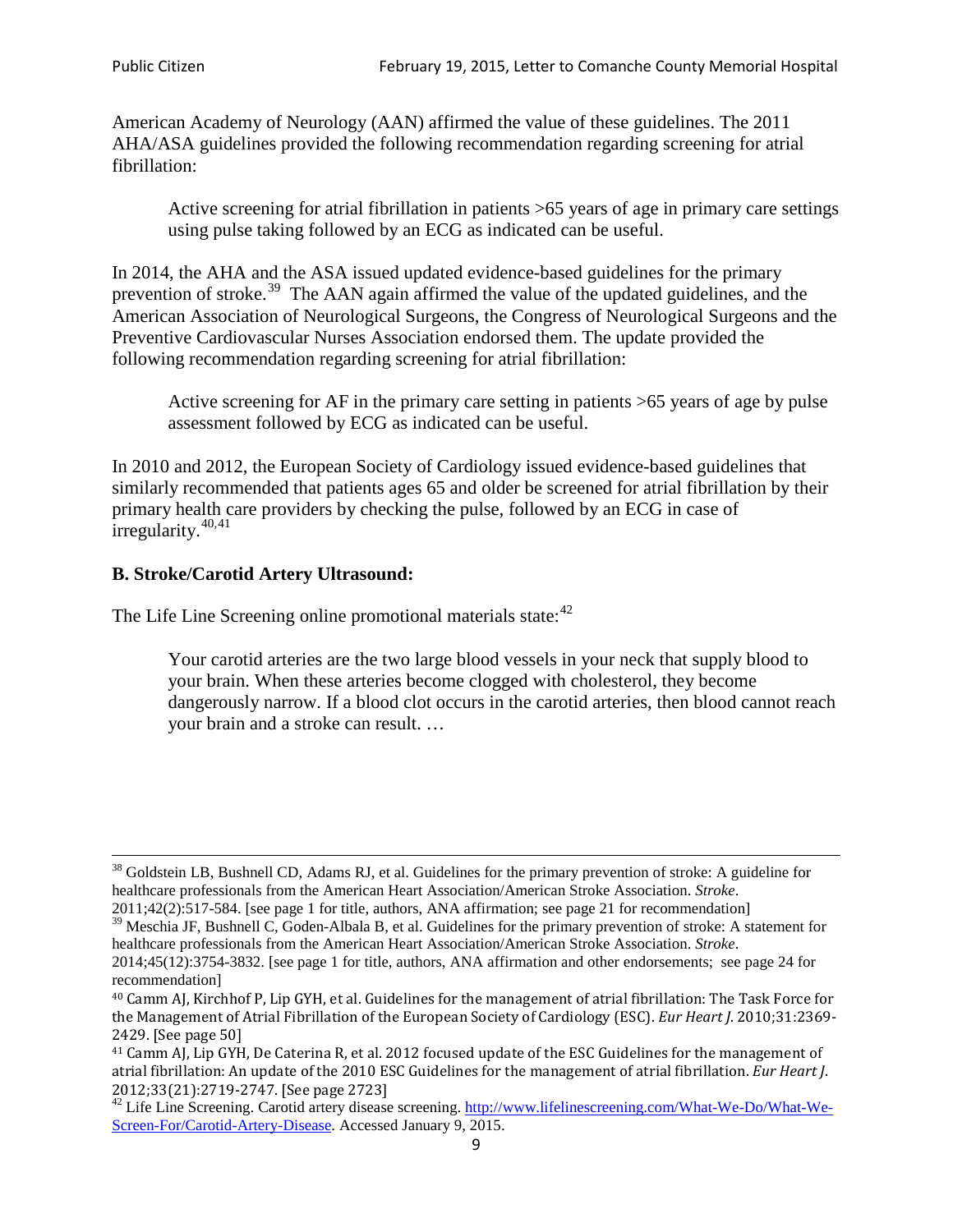Carotid Artery Disease (Plaque) Screening

• Simple, painless and non-invasive, this screening uses cutting-edge Doppler color flow ultrasound technology to create images of the carotid arteries while also measuring blood flow through them.

Who should have a carotid artery screening?

- Anyone over age 50
- Anyone over age 40 with risk factors

How often should I get a carotid artery screening?

• Annually

However, several major medical professional organizations affirmatively recommend *against* indiscriminate screening with carotid artery ultrasounds in low-risk, asymptomatic individuals, and we are not aware of any major medical professional organization that endorses such screening.

Good evidence indicates that although stroke is a leading cause of death and disability in the United States, a relatively small proportion of all disabling, unheralded strokes are due to carotid artery disease. Studies also suggest that only about 1 percent of the general population older than 65 has severe carotid artery stenosis (60 to 90 percent narrowing).<sup>[43](#page-9-0)</sup> Carotid artery stenosis is more prevalent in older adults, smokers, those with hypertension and those with heart disease; unfortunately, research has not found any single risk factor or clinically useful risk stratification tool that can reliably and accurately distinguish people who have clinically important carotid artery stenosis from those who do not.<sup>[44](#page-9-1)</sup>

In 2006, the AHA and the ASA issued a series of evidence-based guidelines for the primary prevention of stroke.<sup>[45](#page-9-2)</sup> The value of the guidelines was affirmed by the AAN. Although the guidelines did not include a specific recommendation about screening the general population for asymptomatic carotid stenosis, they did state the following:

Although highly selected patients may benefit, screening of general populations for asymptomatic carotid stenosis is unlikely to be cost-effective. The cost-effectiveness of even a one-time screening approach would be highly dependent on the ability to identify a group of persons with a high pretest likelihood of having high-grade asymptomatic disease, the availability of a screening test with a very high sensitivity and specificity when used on a side-scale basis, and very low perioperative complication rates.

<span id="page-9-0"></span> $^{43}$  U.S. Preventive Services Task Force. Screening for carotid artery stenosis: U.S. Preventive Services Task Force recommendation statement. Ann Intern Med. 2007;147(12):854-859.

<span id="page-9-2"></span><span id="page-9-1"></span><sup>&</sup>lt;sup>44</sup> *Ibid*. <sup>45</sup> Goldstein LB, Adams R, Alberts MJ, et al. Primary prevention of ischemic stroke: A guideline from the American <sup>45</sup> Goldstein LB, Adams R, Alberts MJ, et al. Primary prevention of ischemic stroke: A guide Heart Association/American Stroke Association Stroke Council. *Stroke*. 2006;37(6):1583-633.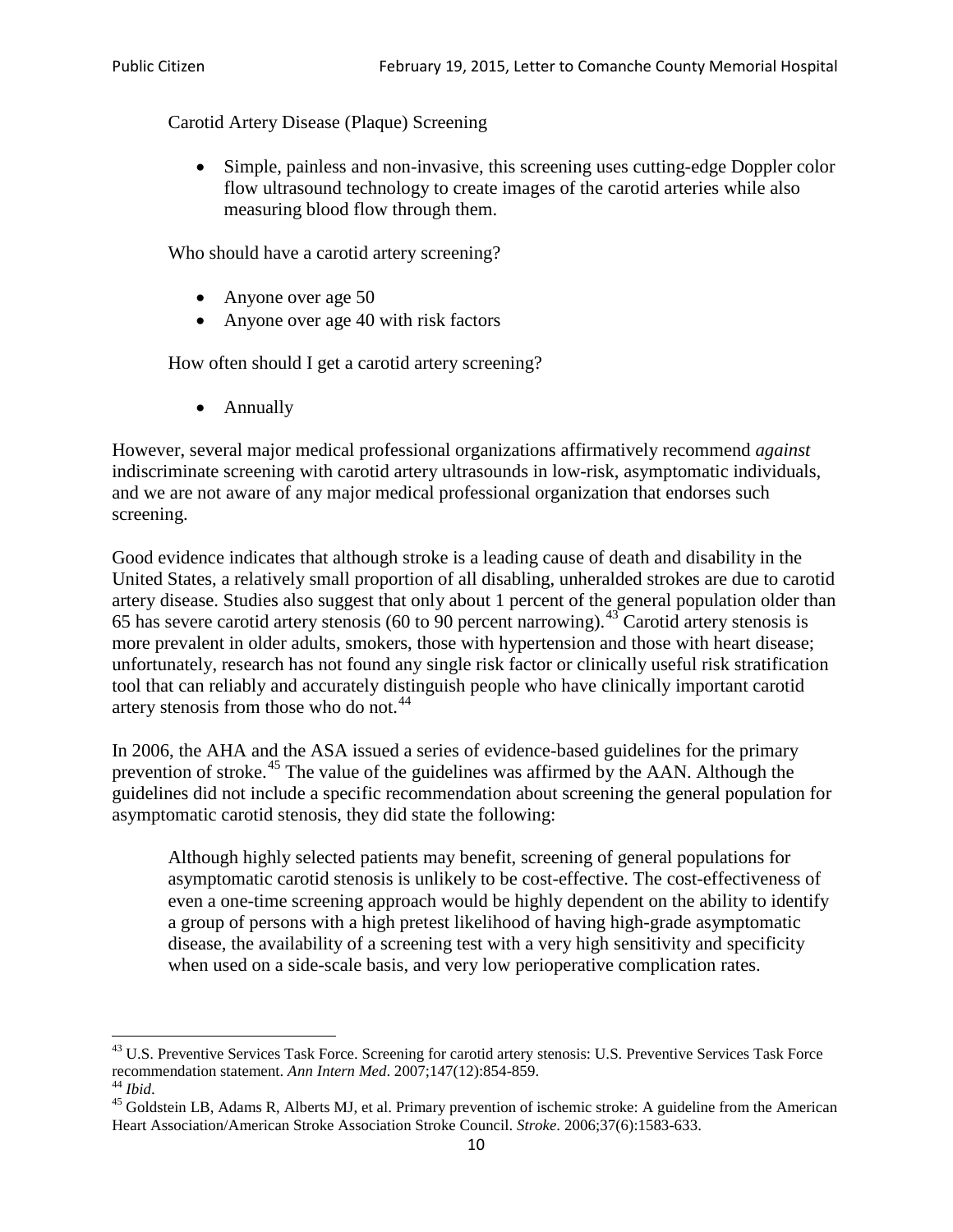These conditions for cost-effective screening are not met for carotid artery ultrasound screening of asymptomatic individuals in the general population, as discussed below.

In 2011, the AHA and the ASA issued updated guidelines for the primary prevention of stroke, the value of which was again affirmed by the  $AAN<sup>46</sup>$  $AAN<sup>46</sup>$  $AAN<sup>46</sup>$ . The updated guidelines stated the following:

Population screening for asymptomatic carotid artery stenosis is not recommended.

In 2014, the AHA and the ASA issued updated guidelines for the primary prevention of stroke. $47$ The AAN again affirmed the value of the updated guidelines, and the American Association of Neurological Surgeons, the Congress of Neurological Surgeons, and the Preventive Cardiovascular Nurses Association endorsed them. The updated guidelines stated the following:

Screening low-risk populations for asymptomatic carotid artery stenosis is not recommended.

In 2007, the U.S. Preventive Services Task Force (USPSTF) issued an evidence-based grade D recommendation *against* screening for asymptomatic carotid artery stenosis in the general population.[48](#page-10-2) In making this a grade D recommendation, the USPSTF concluded with moderate certainty that for individuals with asymptomatic carotid artery stenosis, the benefits of screening do not outweigh the harms. It noted, in particular, the following:

#### **Importance**

Good evidence indicates that although stroke is a leading cause of death and disability in the United States, a relatively small proportion of all disabling, unheralded strokes is due to [carotid artery stenosis].

#### **Detection**

The most feasible screening test for severe [carotid artery stenosis] (for example, 60% to 99% stenosis) is duplex ultrasonography. Good evidence indicates that this test has moderate sensitivity and specificity and yields many false-positive results. A positive result on duplex ultrasonography is often confirmed by digital subtraction angiography, which is more accurate but can cause serious adverse events. Noninvasive confirmatory tests, such as magnetic resonance angiography, involve some inaccuracy. Given these facts, some people with false-positive test results may receive unnecessary invasive carotid endarterectomy surgery.

<span id="page-10-0"></span><sup>&</sup>lt;sup>46</sup> Goldstein LB, Bushnell CD, Adams RJ, et al. Guidelines for the primary prevention of stroke: A guideline for healthcare professionals from the American Heart Association/American Stroke Association. *Stroke*.<br>2011;42(2):517-584. [see page 1 for title, authors, ANA affirmation; see page 25 for recommendation]

<span id="page-10-1"></span><sup>&</sup>lt;sup>47</sup> Meschia JF, Bushnell C, Goden-Albala B, et al. Guidelines for the primary prevention of stroke: A statement for healthcare professionals from the American Heart Association/American Stroke Association. *Stroke*. 2014;45(12):3754-3832. [see page 1 for title, authors, ANA affirmation and other endorsements; see page 30 for

recommendation] <sup>48</sup> U.S. Preventive Services Task Force. Screening for carotid artery stenosis: U.S. Preventive Services Task Force

<span id="page-10-2"></span>recommendation statement. *Ann Intern Med*. 2007;147(12):854-9.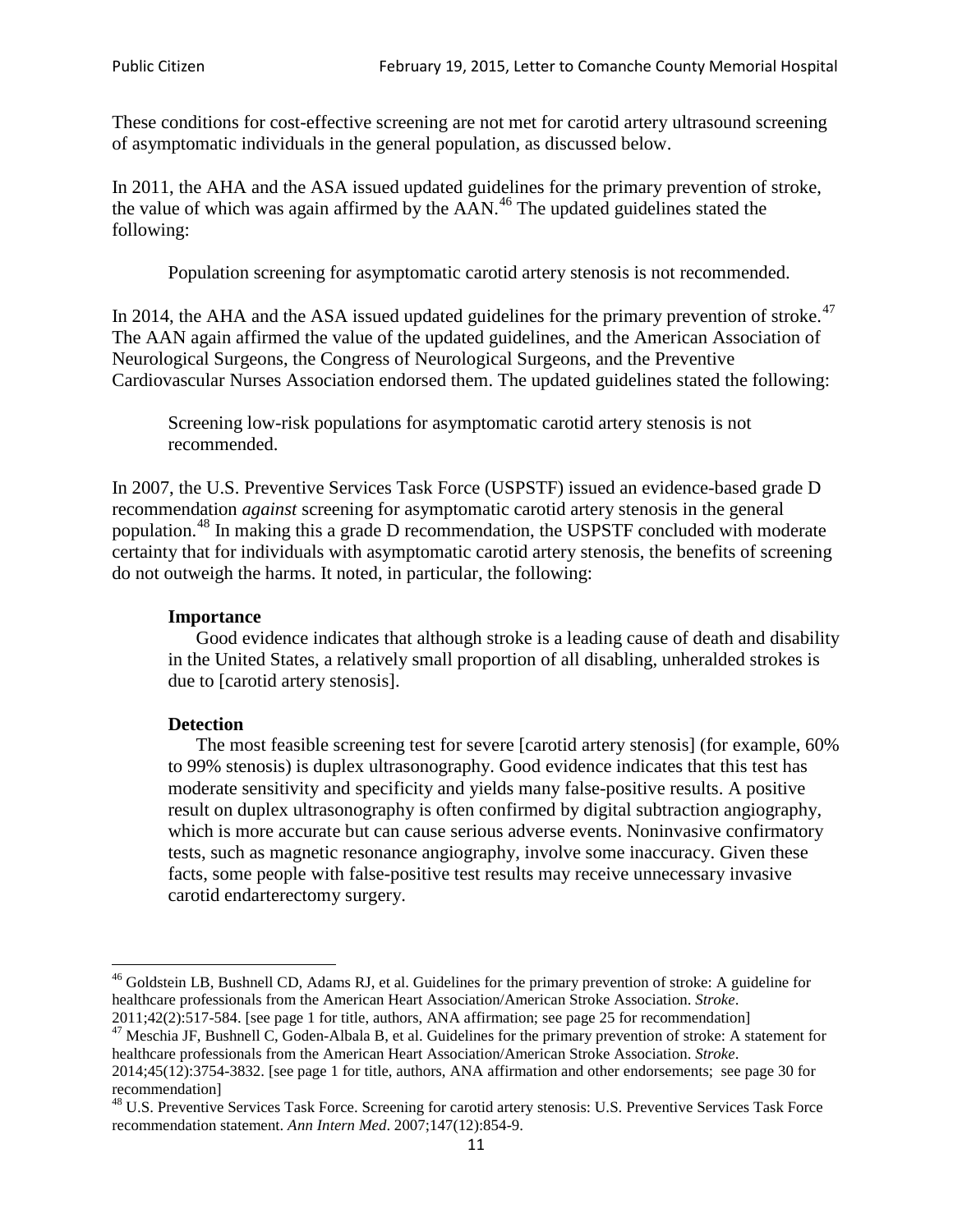## **Benefits of Detection and Early Intervention**

Good evidence indicates that in selected, high-risk trial participants with asymptomatic severe [carotid artery stenosis], carotid endarterectomy by selected surgeons reduces the 5-year absolute incidence of all strokes or perioperative death by approximately 5%. These benefits would be less among asymptomatic people in the general population. For the general primary care population, the benefits are judged to be no greater than small.

## **Harms of Detection and Early Intervention**

Good evidence indicates that both the testing strategy and the treatment with carotid endarterectomy can cause harms. A testing strategy that includes angiography will itself cause some strokes. A testing strategy that does not include angiography will cause some strokes by leading to carotid endarterectomy in people who do not have severe [carotid artery stenosis]. In excellent centers, carotid endarterectomy is associated with a 30-day stroke or mortality rate of about 3%; some areas have higher rates. These harms are judged to be no less than small.

In July 2014, the USPSTF issued an updated recommendation against screening for asymptomatic carotid artery stenosis in the general population.<sup>[49](#page-11-0)</sup> In reaffirming its prior recommendation, the USPSTF concluded with moderate certainty that the harms of screening for asymptomatic carotid artery stenosis outweigh the benefits. The USPSTF presented the following updated rationale: $50$ 

### **Importance**

Stroke is a leading cause of death and disability in the United States. Although asymptomatic carotid artery stenosis is a risk factor for stroke, it causes a relatively small proportion of strokes.

### **Detection**

The most feasible screening test for carotid artery stenosis (defined as 60% to 99% stenosis) is ultrasonography. Although adequate evidence indicates that this test has high sensitivity and specificity, in practice, ultrasonography yields many false-positive results in the general population, which has a low prevalence of carotid artery stenosis (approximately 0.5% to 1%). There are no externally validated, reliable tools that can determine who is at increased risk for carotid artery stenosis or for stroke when carotid artery stenosis is present. Adequate evidence indicates that the accuracy of screening by auscultation of the neck is poor.

# **Benefits of Detection and Early Intervention**

There is no direct evidence on the benefits of screening for carotid artery stenosis. Adequate evidence indicates that in selected trial participants with asymptomatic carotid artery stenosis, carotid endarterectomy (CEA) performed by selected surgeons reduces the absolute incidence of all strokes or perioperative death by approximately 3.5%

<span id="page-11-0"></span><sup>&</sup>lt;sup>49</sup> LeFevre on behalf of the U.S. Preventive Services Task Force. Screening for asymptomatic carotid artery stenosis: U.S. Preventive Services Task Force Recommendation Statement. *Ann Intern Med*. Published online July 8, 2014. doi:10.7326/M14-1333. <sup>50</sup> *Ibid*.

<span id="page-11-1"></span>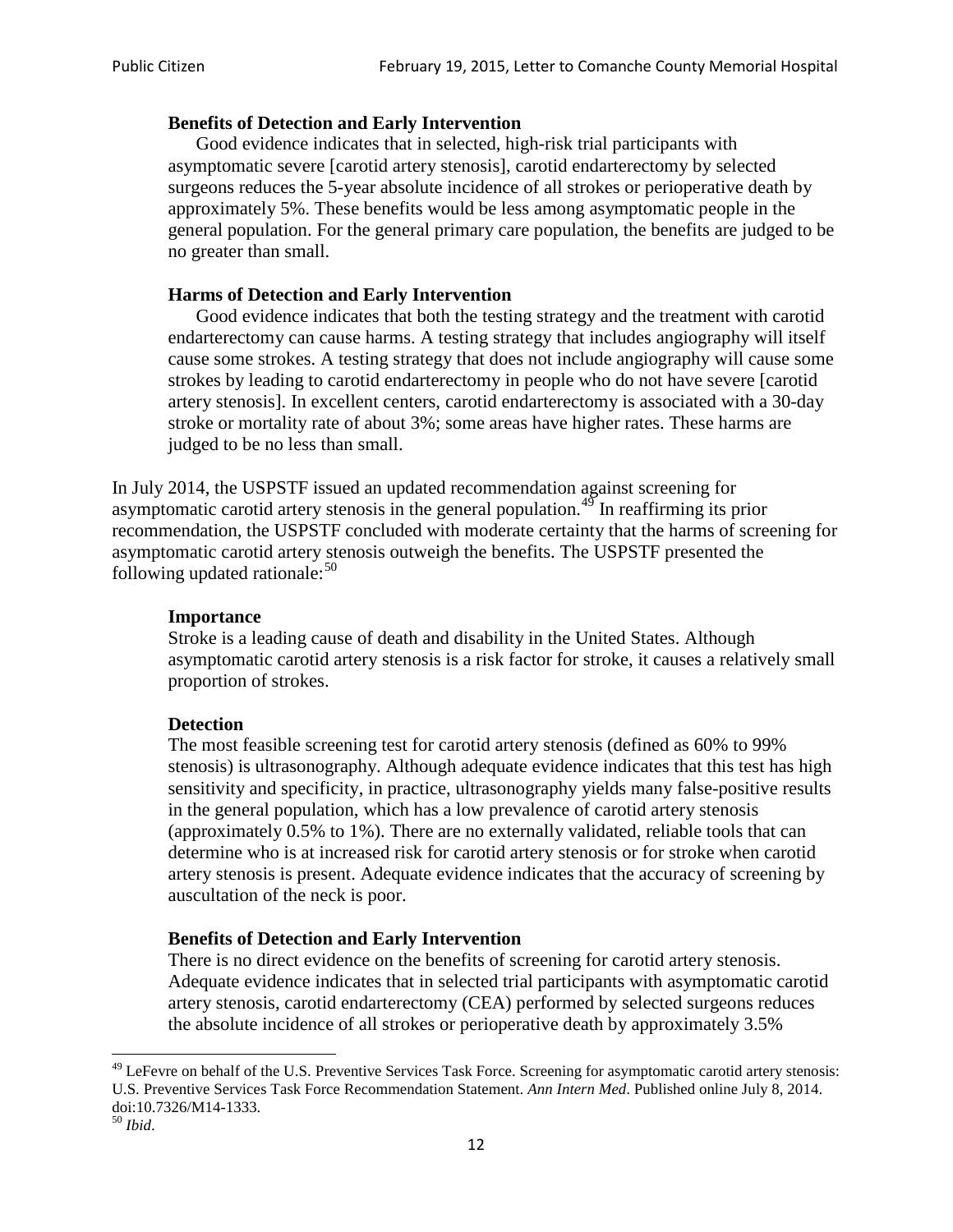compared with (outdated) medical management. However, this difference is probably smaller with current optimal medical management. The magnitude of these benefits would be smaller in asymptomatic persons in the general population. For the general primary care population, the magnitude of benefit is small to none. There is no evidence that identification of asymptomatic carotid artery stenosis leads to any benefit from adding or increasing medication doses (beyond current standard medical therapy for cardiovascular disease prevention).

# **Harms of Detection and Early Intervention**

Adequate evidence indicates that both the testing strategy for carotid artery stenosis and treatment with CEA can cause harms. Although screening with ultrasonography has few direct harms, all screening strategies, including those with or without confirmatory tests (that is, digital subtraction or magnetic resonance angiography), have imperfect sensitivity and specificity and could lead to unnecessary interventions and result in serious harms. In selected centers similar to those in the trials, CEA is associated with a 30-day stroke or mortality rate of approximately 2.4%; reported rates are as high as approximately 5% in low-volume centers and 6% in certain states. Myocardial infarctions are reported in 0.8% to 2.2% of patients after CEA. The 30-day stroke or mortality rate after carotid angioplasty and stenting (CAAS) is approximately 3.1% to 3.8%. The overall magnitude of harms of screening and subsequent treatment of asymptomatic carotid artery stenosis is small to moderate depending on patient population, surgeon, center volume, and geographic location.

In 2007, the American Society of Neuroimaging, with co-sponsorship by the Society of Vascular and Interventional Neurology, issued evidence-based recommendations on the screening of asymptomatic carotid artery disease in the general population and selected subsets of patients.<sup>[51](#page-12-0)</sup> These societies issued a grade E recommendation *against* screening for carotid artery stenosis in the general population or in a selected population based on age, gender or any other variable alone. The criteria for a grade E recommendation were that the prevalence of disease may be high or low but detection and treatment is documented to have no benefit, or prevalence of disease is low. They also issued a grade A recommendation that screening of selective subpopulations of adults age 65 or older with at least three cardiovascular risk factors (hypertension, coronary artery disease, current cigarette smoking or hyperlipidemia) needs to be considered. The criteria of a grade A recommendation were that the prevalence of disease is high and detection and treatment is of documented benefit.

In 2011, the Society for Vascular Surgery issued a position statement recommending ultrasound screening of carotid arteries only for high-risk individuals age 55 or older, taking into account cardiovascular risk factors, such as a history of hypertension, diabetes mellitus, smoking,

<span id="page-12-0"></span><sup>&</sup>lt;sup>51</sup> Qureshi AI, Alexandrov AV, Tegeler CH, et al. Guidelines for screening of extracranial carotid artery disease: a statement for healthcare professionals from the multidisciplinary practice guidelines committee of the American Society of Neuroimaging; cosponsored by the Society of Vascular and Interventional Neurology. *J Neuroimaging*. 2007;17(1):19-47.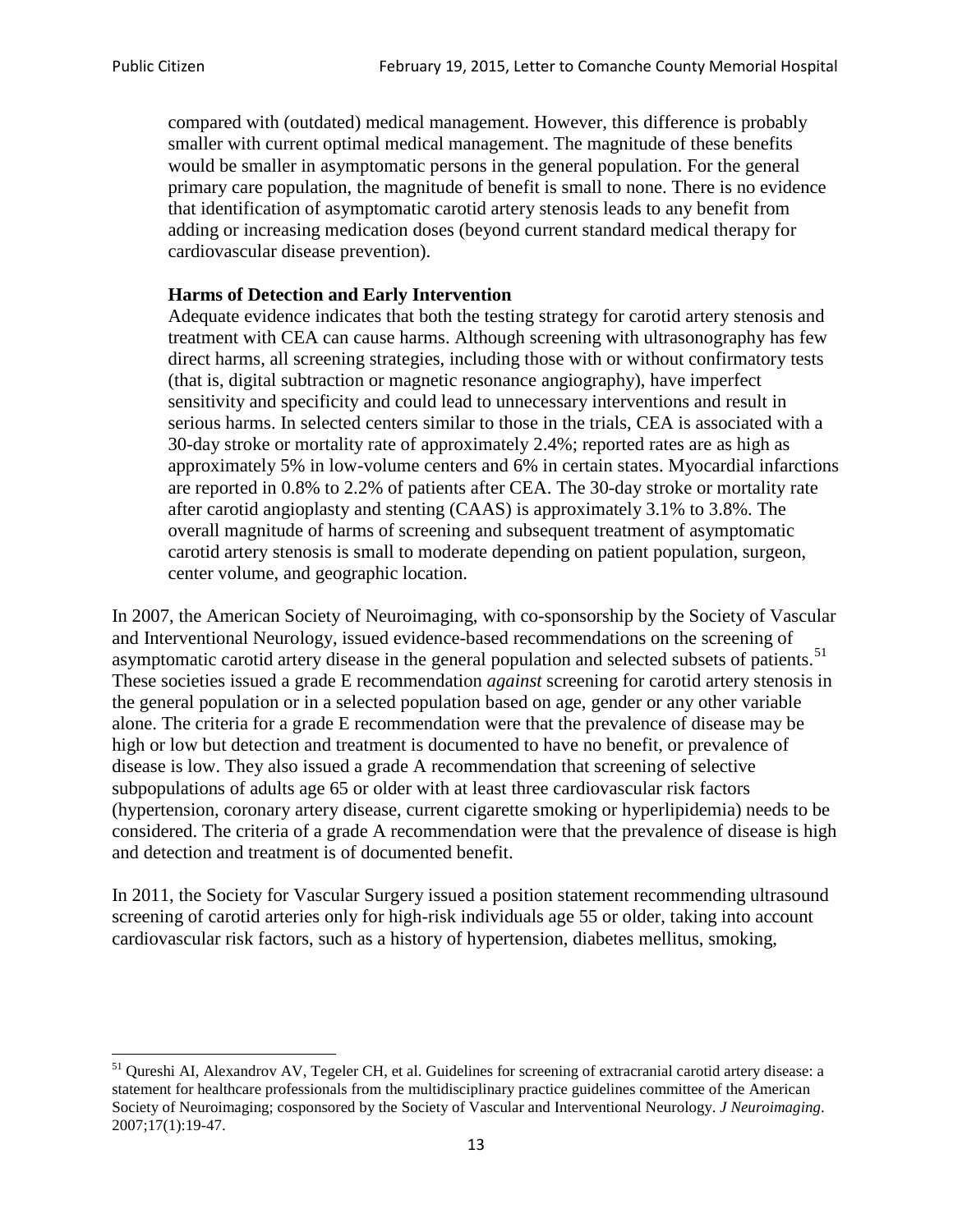hypercholesterolemia, or known cardiovascular disease.<sup>[52](#page-13-0)</sup> The position statement provided little substantive evidence to support this recommendation.

Thus, screening for carotid artery stenosis with ultrasound in the general, asymptomatic population has *not* been shown to significantly improve clinical outcomes, and numerous medical professional organizations strongly recommend against such screening.

## **C. Abdominal Aortic Aneurysm Ultrasound:**

The Life Line Screening online promotional materials state:<sup>[53](#page-13-1)</sup>

An Abdominal Aortic Aneurysm (AAA), a specific kind of aneurysm, is a condition in which the lining of the blood vessel called the aorta is enlarged within the abdomen. Abdominal aortic aneurysms pose a threat because they are usually silent until a medical emergency occurs.

The abdominal aorta is the largest blood vessel in the body and the main artery that originates in the heart. As the lining weakens from age and other risk factors, the vessel wall thins and expands. …

Screening for Aortic Aneurysms

• A painless, non-invasive procedure, an abdominal aortic aneurysm screening requires you to lie on your back while a technician uses ultrasound to take images and measurements of your abdominal aorta. …

Who should have an aortic aneurysm screening?

• Anyone with risk factors

How often should I get an aortic aneurysm screening?

• Annually

By definition, an AAA is present when aortic diameter equals or exceeds 3.0 cm (slightly more than one inch).<sup>[54](#page-13-2)</sup> Most people who have an AAA show no signs or symptoms until it ruptures. The strongest risk factor for *rupture* of an AAA is the aortic diameter.<sup>[55](#page-13-3)</sup> Thus, risk of AAA rupture rises with increasing size of the aneurysm. AAAs with a diameter between 3.0 and 3.9

<span id="page-13-0"></span><sup>&</sup>lt;sup>52</sup> Society for Vascular Surgery. SVS position statement on vascular screenings. January 2011. http://www.vascularweb.org/about/positionstatements/Pages/svs-position-statement-on-vascular-screening.aspx.<br>Accessed January 14, 2015.

<span id="page-13-1"></span>Accessed January 14, 2015.<br>
Sa Life Line Screening. Abdominal aortic aneurysm screening. http://www.lifelinescreening.com/What-We-<br>
Do/What-We-Screen-For/Abdominal-Aortic-Aneurysms. Accessed January 9, 2015.

<span id="page-13-2"></span> $\frac{54}{9}$  Fleming C, Whitlock EP, Beil TL, Lederle FA. Screening for abdominal aortic aneurysm: A best-evidence systematic review for the U.S. Preventive Services Task Force. *Ann Intern Med.* 2005;142(3):203-211.<br><sup>55</sup> Lederle FA, Johnson GR, Wilson SE, et al. Rupture rate of large abdominal aortic aneurysms in patients refusing

<span id="page-13-3"></span>or unfit for elective repair. *JAMA*. 2002;287(22):2968-2972.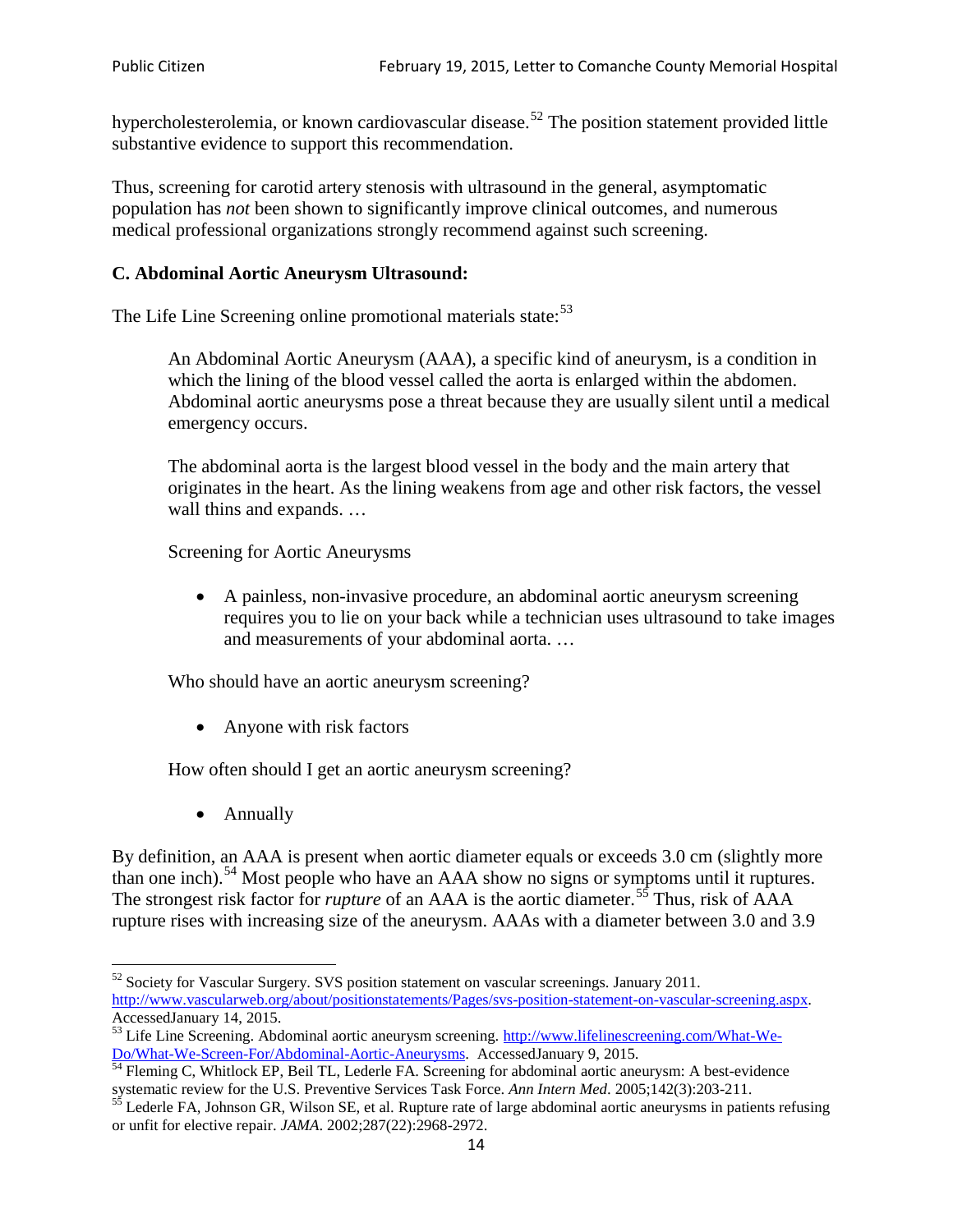cm have an essentially 0 percent annual rupture risk; those with between 4.0 and 4.9 cm have a 1 percent risk; and those between 5.0 and 5.9 cm have a 11 percent annual rupture risk.<sup>[56](#page-14-0)</sup>

In a study of an unselected general population in the U.K., the prevalence of AAA was six times greater in men than women for all age groups.<sup>[57](#page-14-1)</sup> For men not screened for  $AAA$ , almost all deaths from ruptured AAAs occurred after age 65, with more than half occurring before age 80.<sup>[58](#page-14-2)</sup> For women not screened for AAA, the majority of AAA-related deaths occurred after age 80.<sup>[59](#page-14-3)</sup>

Several major medical professional organizations affirmatively recommend one-time ultrasound screening for AAAs *only in certain high-risk individuals* given the epidemiology of AAAs described above, and we are not aware of any major medical professional organization that endorses indiscriminate ultrasound screening for AAAs in low-risk, asymptomatic individuals.

In 2005, the USPSTF issued the following evidence-based recommendations for AAA screening:  $60$ 

(1) A grade B recommendation for one-time screening for AAA by ultrasonography in men age 65 to 75 who have ever smoked. In making this a grade [B recommendation,](http://www.uspreventiveservicestaskforce.org/uspstf/gradespre.htm#brec) the USPSTF offered the following rationale:

> The USPSTF found good evidence that screening for AAA and surgical repair of large AAAs ( $\geq$ 5.5 cm) in men age 65 to 75 years who have ever smoked (current and former smokers) leads to decreased AAA-specific mortality. There is good evidence that abdominal ultrasonography, performed in a setting with adequate quality assurance (that is, in an accredited facility with credentialed technologists), is an accurate screening test for AAA. There is also good evidence of important harms of screening and early treatment, including an increased number of surgeries with associated clinically significant morbidity and mortality, and short-term psychological harms. On the basis of the moderate magnitude of net benefit, the USPSTF concluded that the benefits of screening for AAA in men age 65 to 75 years who have ever smoked outweigh the harms.

(2) No recommendation for or against screening for AAA in men age 65 to 75 who have *never* smoked. In making this grade C recommendation, the USPSTF offered the following rationale:

> The USPSTF found good evidence that screening for AAA in men age 65 to 75 years who have never smoked leads to decreased AAA-specific mortality. There is, however, a lower prevalence of large AAAs in men who have never smoked

<span id="page-14-0"></span><sup>&</sup>lt;sup>56</sup> LeFevre ML on behalf of the U.S. Preventive Services Task Force. Screening for abdominal aortic aneurysm: U.S. Preventive Services Task Force recommendation statement. *Ann Intern Med*. Online June 24, 2014. doi:

<span id="page-14-1"></span><sup>10.7326/</sup>M14-1204.<br> $57$  Scott RA, Bridgewater SG, Ashton HA. Randomized clinical trial of screening for abdominal aortic aneurysm in women. *Br J Surg.* 2002;89(3):283-285.

<span id="page-14-4"></span><span id="page-14-3"></span>

<span id="page-14-2"></span><sup>&</sup>lt;sup>58</sup> *Ibid.*<br><sup>59</sup> *Ibid. Comen. Breeft Bervices Task Force. Screening for abdominal aortic aneurysm: Recommendation statement. <i>Ann* <sup>60</sup> U.S. Preventive Services Task Force. Screening for abdominal aortic aneurysm: Re *Intern Med*. 2005;142(3):198-202.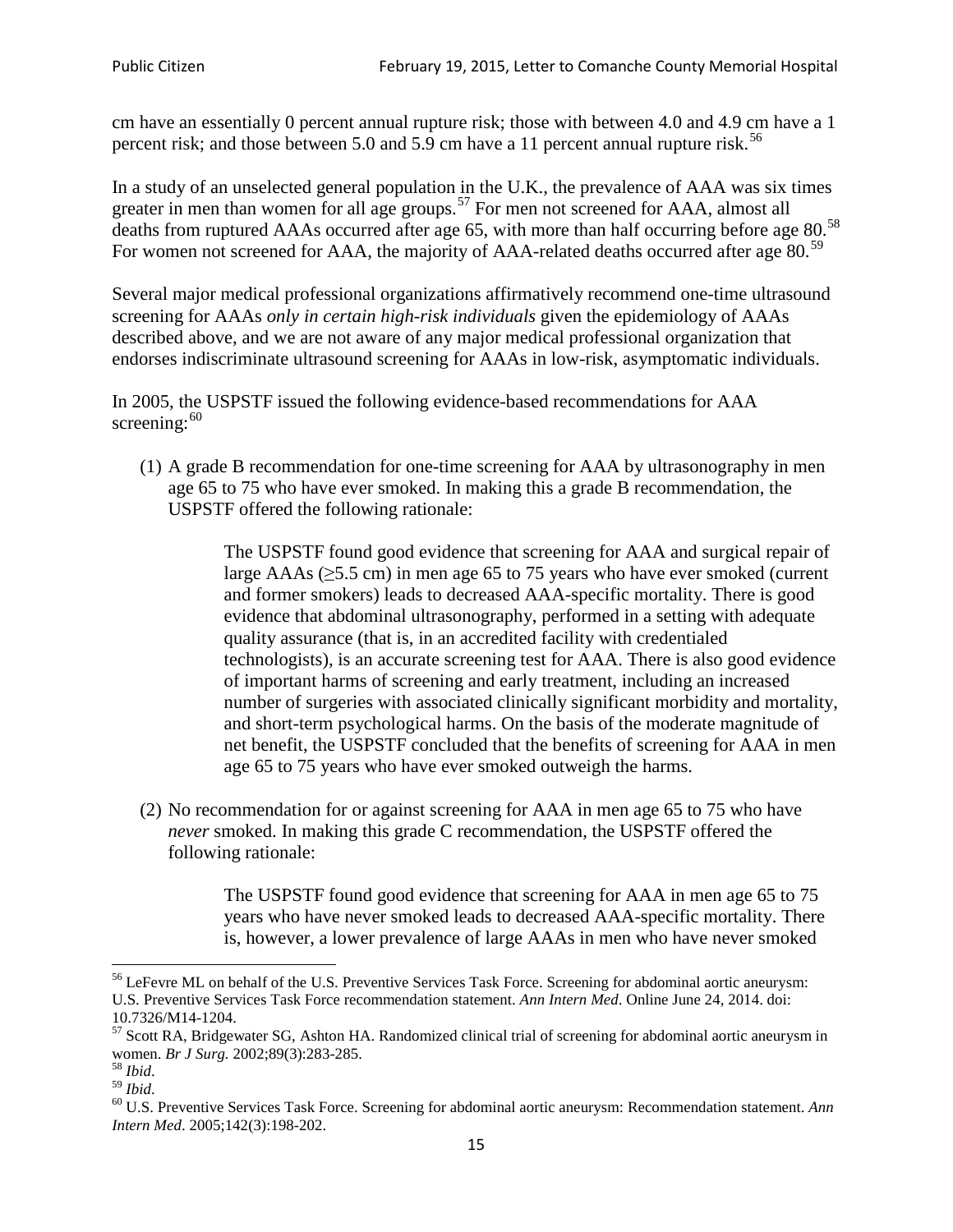compared with men who have ever smoked; thus, the potential benefit from screening men who have never smoked is small. There is good evidence that screening and early treatment lead to important harms, including an increased number of surgeries with associated clinically significant morbidity and mortality, and short-term psychological harms. The USPSTF concluded that the balance between the benefits and harms of screening for AAA is too close to make a general recommendation in this population.

(3) A grade D recommendation *against* routine screening for AAA in women. In making this a grade D recommendation, the USPSTF offered the following rationale:

> Because of the low prevalence of large AAAs in women, the number of AAArelated deaths that can be prevented by screening this population is small. There is good evidence that screening and early treatment result in important harms, including an increased number of surgeries with associated morbidity and mortality, and psychological harms. The USPSTF concluded that the harms of screening women for AAA therefore outweigh the benefits.

In June 2014, the USPSTF issued a revised recommendation statement, based on an updated review of the available evidence published between January 2004 and January 2013.<sup>[61](#page-15-0)</sup> The updated recommendations differ slightly from the 2005 recommendations and include the following: $62$ 

(1) A grade B recommendation for one-time screening for AAA with ultrasonography in men ages 65 to 75 who have ever smoked (no change from 2005). The USPSTF provided the following updated rationale for this unchanged recommendation:

> Four large, population-based, randomized, controlled trials (RCTs) show that invitation to 1-time screening for AAA is associated with reduced AAA-specific mortality in men. This benefit begins 3 years after testing and persists up to 15 years. In addition, risk reduction for AAA rupture and emergency surgery persists up to 10 to 13 years.

> In the 2 highest-quality trials, the relative reduction in AAA-specific mortality after 13 years was 42% to 66%. In the largest trial, where prevalence of AAA was approximately 5% in the screened group, screening was associated with an absolute risk reduction in death of 1.4 per 1000 men.

Abdominal aortic aneurysms are most prevalent in men who have ever smoked, occurring in approximately 6% to 7% of this population. This prevalence increases the importance of screening in these men because it maximizes the absolute benefit that could be achieved (that is, it improves the likelihood that

<span id="page-15-0"></span><sup>61</sup> Guirguis-Blake JM, Beil TL, Senger CA Whitlock EP. Ultrasonography screening for abdominal aortic aneurysms: A systematic review for the U.S. Preventive Services Task Force. *Ann Intern Med*. 2014;160(5):321- 329.

<span id="page-15-1"></span> $62$  LeFevre ML on behalf of the U.S. Preventive Services Task Force. Screening for abdominal aortic aneurysm: U.S. Preventive Services Task Force recommendation statement. *Ann Intern Med*. 2014;161(4):281-290..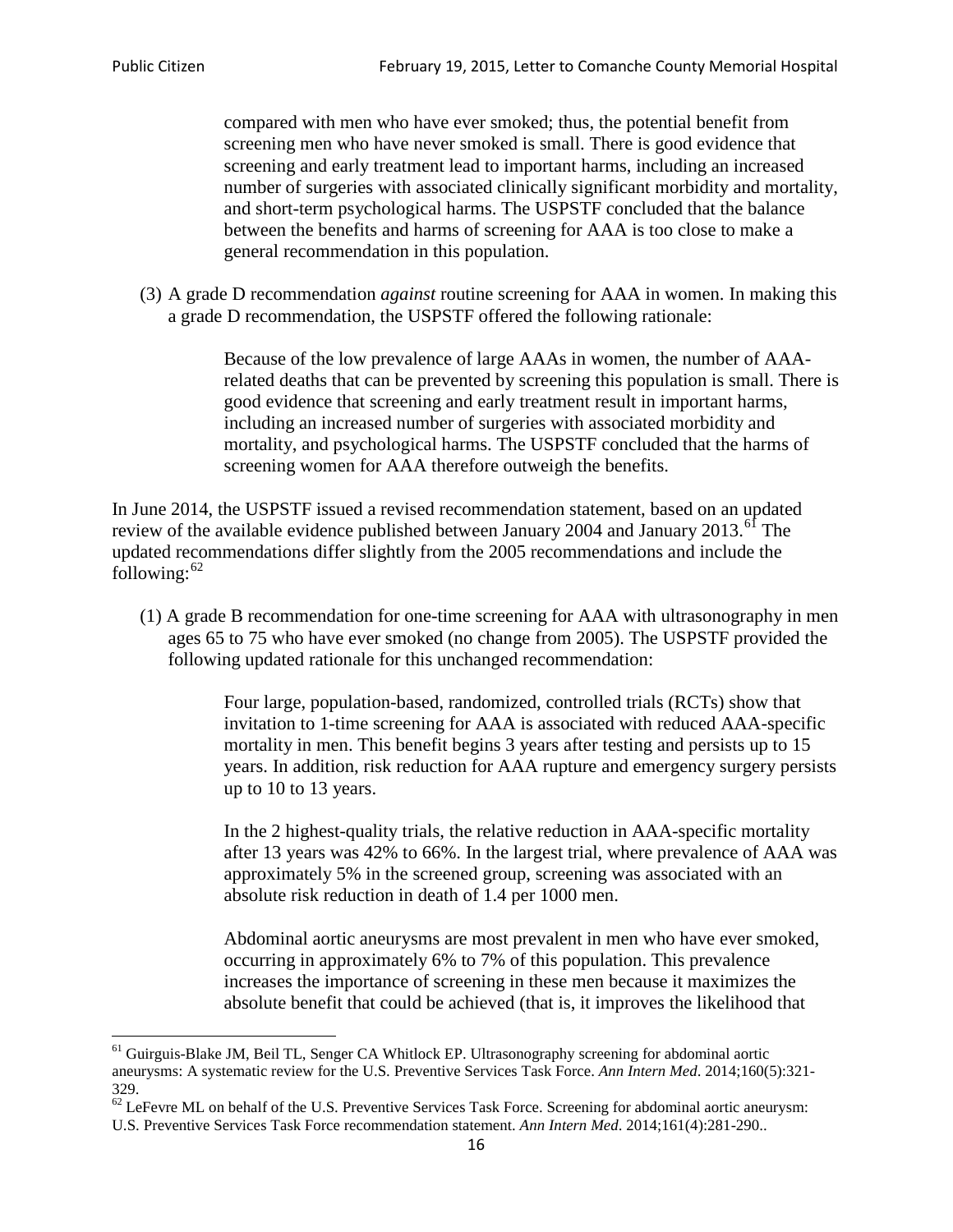men in this group will benefit from screening). Convincing evidence shows that 1-time screening with ultrasonography results in a moderate benefit in men aged 65 to 75 years who have ever smoked.

The USPSTF concluded with high certainty that screening for AAA with ultrasonography in men ages 65 to 75 who have ever smoked has a moderate net benefit.

(2) A grade C recommendation that clinicians *selectively* offer screening for AAA in men ages 65 to 75 who have never smoked rather than routinely screening all men in this group. Evidence indicates that the net benefit of screening all men ages 65 to 75 years who have never smoked is small. In determining whether this service is appropriate in individual cases, patients and clinicians should consider the balance of benefits and harms on the basis of evidence relevant to the patient's medical history, family history, other risk factors, and personal values. The USPSTF offered the following rationale for this new recommendation:

> Screening men overall reduces AAA-specific death, rupture, and emergency surgery. However, the lower prevalence of AAA in men who have never smoked (approximately 2%) substantially reduces the absolute benefit (that is, it greatly lowers the probability that men in this group will benefit from screening). Adequate evidence shows that 1-time screening for AAA with ultrasonography results in a small benefit in men aged 65 to 75 years who have never smoked.

The USPSTF also suggested the following clinical considerations with respect to this new recommendation:

Despite the demonstrated benefits of screening for AAA in men overall, the lower prevalence of AAA in male never-smokers versus male ever-smokers suggests that clinicians should consider a patient's risk factors and the potential for harm before screening for AAA rather than routinely offering screening to all male never-smokers. Important risk factors for AAA include older age and a firstdegree relative with an AAA; other risk factors include a history of other vascular aneurysms, coronary artery disease, cerebrovascular disease, atherosclerosis, hypercholesterolemia, obesity, and hypertension. Factors associated with a reduced risk for AAA include African American race, Hispanic ethnicity, and diabetes.

(3) An I statement concluding that the current evidence is insufficient to assess the balance of benefits and harms of screening for AAA in women ages 65 to 75 who have ever smoked. (An I statement means the USPSTF concludes that the current evidence is insufficient to assess the balance of benefits and harms of the service. Evidence may be lacking, of poor quality, or conflicting, and the balance of benefits and harms cannot be determined.) The USPSTF offered the following rationale for this draft statement:

> *Potential Preventable Burden.* A screening study in Sweden found that the prevalence of AAA in women aged 70 years was low (0.8%) for ever-smokers but increased to 2.0% for current smokers. A meta-analysis of individual-patient data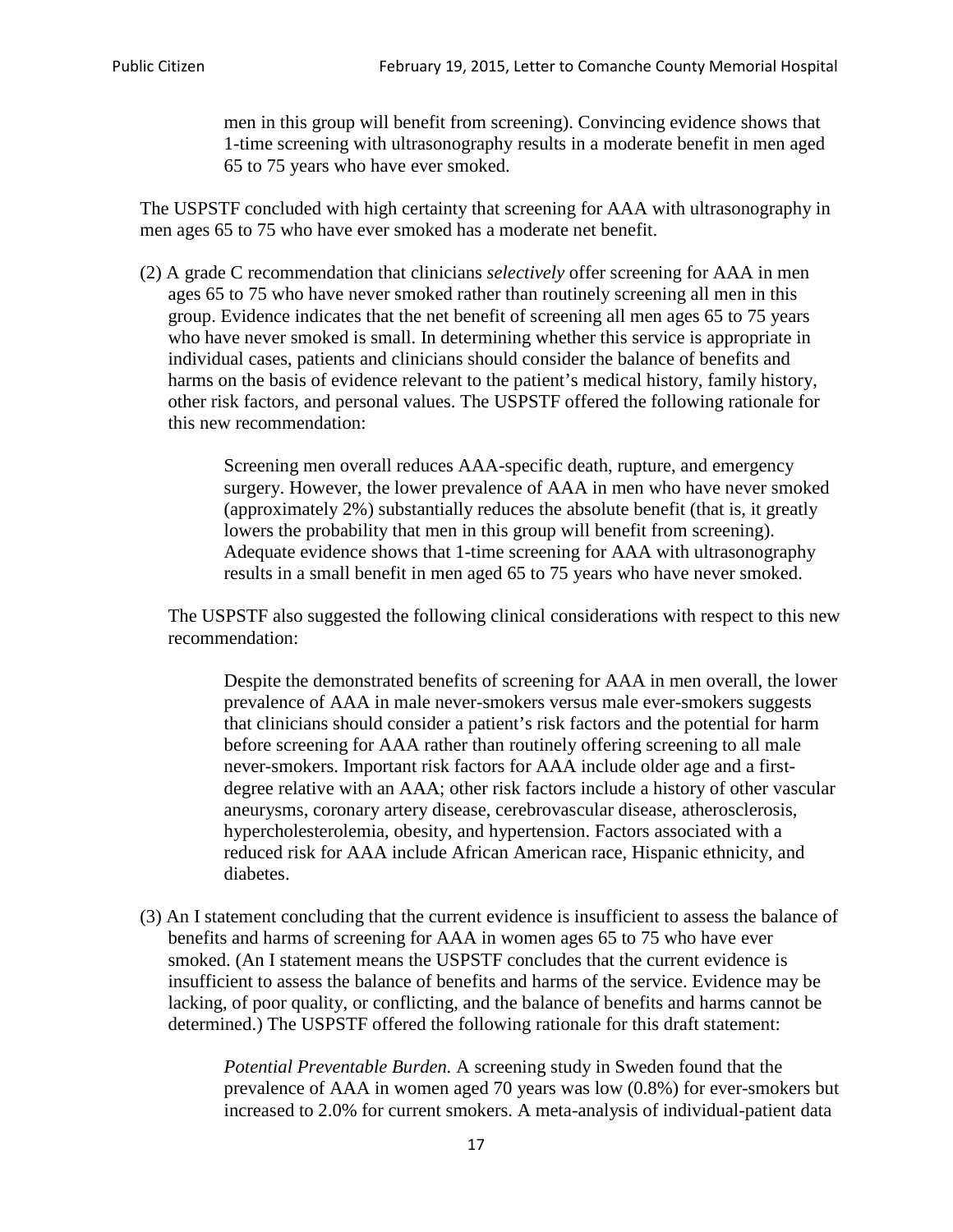found that women have a higher risk than men for AAA rupture at the same diameter (hazard ratio [HR], 3.76 [95% CI, 2.58 to 5.47]). However, AAAassociated deaths occur at an older age in women (at a time of increased competing causes of death and a declining benefit–risk ratio for operative interventions), with 70% of deaths occurring after age 80 years in women compared with fewer than 50% in men. In the only screening RCT that included women, most screen-detected AAAs in women were small (3.0 to 3.9 cm) and AAA-specific mortality was low in screened and unscreened women  $(<0.2\%)$ after 10 years.

*Potential Harms.* Four RCTs (primarily done in men) showed that screening for AAA doubled the rate of AAA-associated surgeries, largely driven by an increase in elective surgeries. Most screen-detected AAAs were below the 5.5-cm threshold for immediate repair. This finding generally results in long-term or lifelong surveillance and is probably associated with some amount of overtreatment, although the magnitude of this burden is difficult to quantify.

Most screening trials reported an associated decrease in emergency AAA repairs and a reduced 30-day mortality rate associated with emergency surgery in populations invited to screen, although mortality associated with elective surgery was not reduced. Operative mortality associated with AAAs is higher in women than in men (7% vs. 5% for open repair and 2% vs. 1% for endovascular repair, respectively).

*Costs.* In addition to the cost of ultrasonography screening (approximately \$100), the estimated potential associated cost of elective surgery to repair a screendetected AAA ranges from \$37 000 to \$43 000. Potential opportunity costs also may arise, because screening may take the place of other preventive activities that may be more beneficial to the patient.

*Current Practice.* Screening for AAA is provided as part of the "welcome-to-Medicare visit" for women who have a family history of AAA. However, the evidence is insufficient to accurately characterize current practice patterns related to screening for AAA in women.

A retrospective analysis from 2000 to 2010 used the National Inpatient Sample, a database that has a stratified 20% random sample of all nonfederal inpatient hospital admissions in the United States. This analysis found that women are more likely than men to have open surgery versus endovascular aneurysm repair (EVAR) for unruptured AAA (24% vs. 17%, respectively), potentially because of issues with access to the iliac artery (that is, smaller artery size) that may preclude endovascular management.

A retrospective review of 4026 AAA repairs in the Vascular Study Group of New England database (a voluntary registry from 30 academic and community hospitals in the 6 New England states) reported that women were more likely than men to have open surgery versus EVAR and to be older and have smaller aortic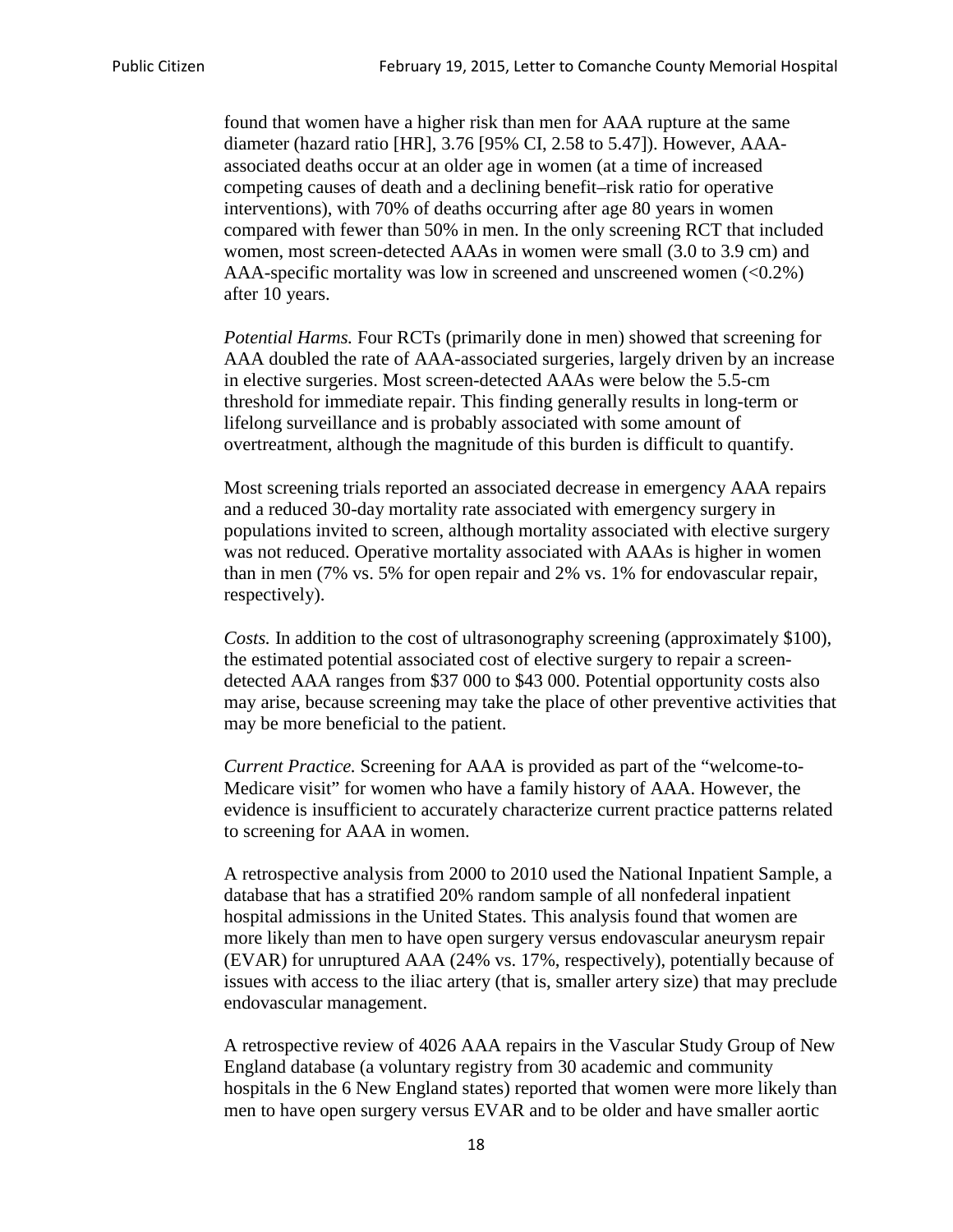diameters at the time of repair. Postoperative complications were higher in women than in men after elective EVAR or open repair, including emergency reoperations, dysrhythmias, leg ischemia or emboli, bowel ischemia, or need for discharge to another medical facility rather than home.

(4) A grade D recommendation *against* routine screening for AAA in women who have never smoked. The USPSTF offered the following rationale for this draft updated recommendation:

> The prevalence of AAA in women who have never smoked is low (0.03% to 0.60% in women aged 50 to 79 years). The evidence also shows no apparent benefit of screening for AAA in women. The USPSTF therefore concludes that adequate evidence shows that the absolute benefit of 1-time screening for AAA with ultrasonography in women who have never smoked can effectively be bounded at none or almost none.

In discussing the harms of detection and early treatment of AAAs, the USPSTF noted the following: $63$ 

In the available trials, groups invited to screening were approximately twice as likely as control groups to have any AAA surgery within 3 to 5 years, predominantly driven by an increase in elective surgeries. More than 90% of AAAs identified by screening were below the 5.5-cm threshold for immediate repair. Detecting smaller AAAs generally leads to long-term (potentially lifelong) surveillance.

A person's risk for death related to elective surgery for AAA is lower than that for death related to emergency surgery for rupture. However, the increase in the overall rates of detection and surgery in the screening groups still potentially represents a harm. A proportion of AAAs will never rupture because they do not advance or because a person dies of a competing cause.

The exact extent of overdiagnosis and overtreatment is difficult to estimate. One study from Massachusetts General Hospital reviewed 24 000 consecutive autopsies between 1952 and 1975 and found that 75% of the 473 patients who died with an undetected or unoperated AAA had a cause of death not related to the AAA (41% were >5.1 cm in diameter). Given that even elective treatment is associated with some risk for perioperative mortality, overtreatment is an important issue to consider when deciding whether to screen for this condition....

Convincing evidence shows that the harms associated with 1-time screening for AAA with ultrasonography are at least small in all populations and potentially higher in women because of their higher risk for operative mortality.

In 2011, the Society for Vascular Surgery issued a position statement on vascular screening recommending a one-time ultrasound screening for AAA for all men age 65 or older and

<span id="page-18-0"></span><sup>63</sup> *Ibid*.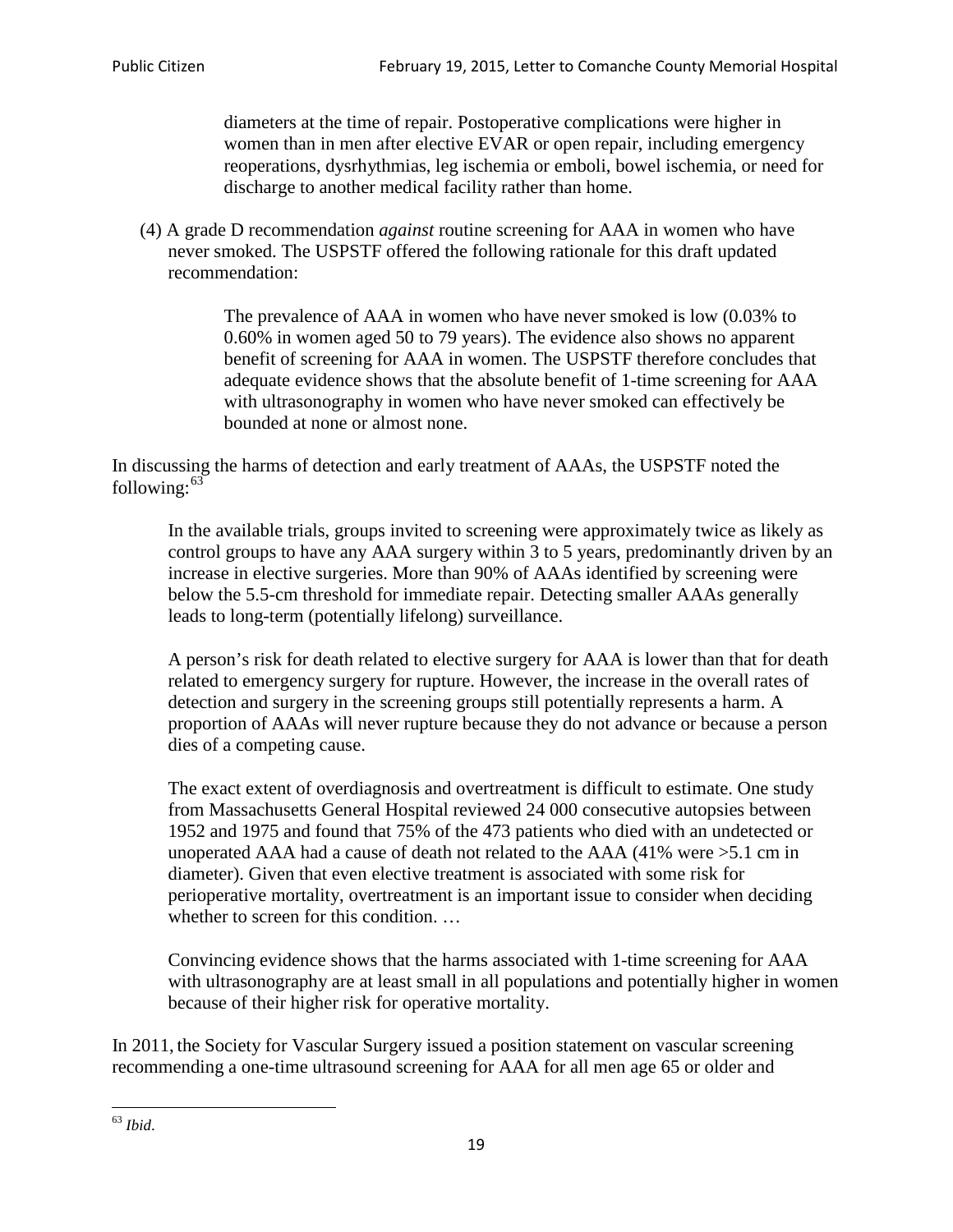screening men as early as age 55 who have a family history of AAA.<sup>[64](#page-19-0)</sup> The society also recommended one-time ultrasound screening for AAA for all women age 65 or older who have a family history of AAA or have smoked.

In 2012, the ACCF, American College of Radiology, American Institute of Ultrasound in Medicine, American Society of Echocardiography, American Society of Nephrology, Intersocietal Commission for the Accreditation of Vascular Laboratories, Society for Cardiovascular Angiography and Interventions, Society of Cardiovascular Computed Tomography, Society for Interventional Radiology, Society for Vascular Medicine, and Society for Vascular Surgery jointly issued evidence-based appropriate use criteria for noninvasive vascular testing (ultrasound and physiological testing) for a variety of possible indications.<sup>[65](#page-19-1)</sup> For each indication, these organizations classified the use of noninvasive vascular testing into one of the following three categories:

- **Appropriate:** The test is one in which the expected incremental information, combined with clinical judgment, exceeds the expected negative consequences — including the risks of the procedure itself and the downstream impact of poor test performance such as delay in diagnosis (false-negatives) or inappropriate diagnosis (false-positives) — by a sufficiently wide margin for the specific indication that the procedure is generally considered acceptable care and a reasonable approach for the indication.
- **Uncertain:** The test *may* be generally acceptable and *may* be a reasonable approach for the specific indication; uncertainty also implies that more research and/or patient information is needed to classify the indication definitively.
- **Inappropriate:** The test *is not* generally acceptable and *is not* a reasonable approach for the specific indication.

These organizations classify screening for AAA as *inappropriate* for anyone under age 65 with no history of smoking, except as noted below. They also classify such screening as *uncertain* for anyone 65 or older with no history of smoking.

These organizations did classify screening for AAA as *appropriate* for the following subgroups:

- Adults older than age 60 with a first-degree relative with an AAA.
- Adults age 65 or older who are current or former smokers.

In summary, the USPSTF and many other major medical professional organizations recommended against routine screening for AAA, or designate such screening as inappropriate for those individuals who are not at high risk for developing AAA. Screening for AAA in the

<span id="page-19-0"></span><sup>64</sup> Society for Vascular Surgery. SVS Position Statement on Vascular Screenings. January 2011. [http://www.vascularweb.org/about/positionstatements/Pages/svs-position-statement-on-vascular-screening.aspx.](http://www.vascularweb.org/about/positionstatements/Pages/svs-position-statement-on-vascular-screening.aspx) 

<span id="page-19-1"></span>Accessed August 21, 2014.<br><sup>65</sup> Mohler ER, Gornik HL, Gerhard-Herman M, et al. ACCF/ACR/AIUM/ASE/ASN/ICAVL/SCAI/SCCT/SIR/ SVM/SVS 2012 appropriate use criteria for peripheral vascular ultrasound and physiological testing part I: Arterial ultrasound and physiological testing*. J Am Coll Cardiol*. 2012;60(3):242-276.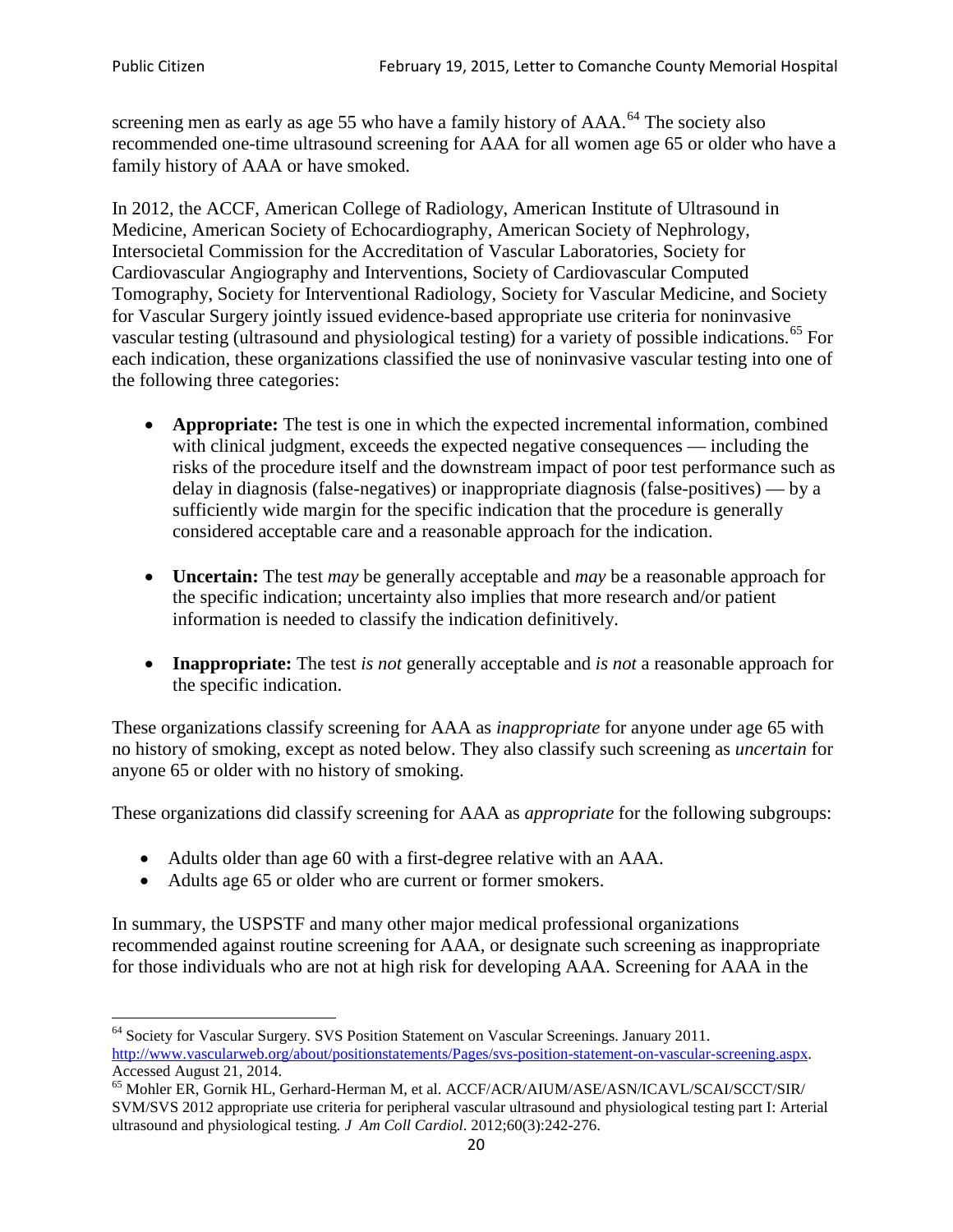general, asymptomatic population has *not* been shown to significantly improve clinical outcome and is likely to do more harm than good.

## **D. Peripheral Arterial Disease Test:**

The Life Line Screening online promotional materials state:<sup>[66](#page-20-0)</sup>

Peripheral Arterial Disease (PAD), more commonly known as hardening of the arteries, affects about eight million Americans. It is a condition in which the large and mediumsized arteries supplying blood to the legs become narrow or clogged, constricting the flow of blood. PAD is caused by atherosclerosis, a gradual process in which cholesterol and scar tissue build up, forming a substance called plaque that clogs the artery. PAD not only causes pain and disability, it also is associated with a much higher risk of heart disease. …

Peripheral Arterial Disease Screening

o A quick, easy and non-invasive procedure, PAD screening is done by using the ankle-brachial index (ABI). After removing your socks and shoes, you will have pressure cuffs placed around your upper arms and ankles. A small ultrasound device will then measure the systolic blood pressure in your limbs. …

Who should have a peripheral arterial disease screening?

• Anyone with risk factors

How often should I get a peripheral arterial disease screening?

• Annually

In 2012, the ACCF, American College of Radiology, American Institute of Ultrasound in Medicine, American Society of Echocardiography, American Society of Nephrology, Intersocietal Commission for the Accreditation of Vascular Laboratories, Society for Cardiovascular Angiography and Interventions, Society of Cardiovascular Computed Tomography, Society for Interventional Radiology, Society for Vascular Medicine, and Society for Vascular Surgery jointly issued evidence-based appropriate use criteria for noninvasive vascular testing (ultrasound and physiological testing) for a variety of possible indications. These appropriate use criteria identify the following as the only appropriate indications for lower extremity artery testing with ABI: patients with diminished pulses, femoral bruit, age greater than 50 with diabetes or smoking, or age greater than 70, which is consistent with ACC/AHA PAD guidelines. The evaluation with ABI for those younger than 50 and those with diabetes was classified as uncertain.<sup>[67](#page-20-1)</sup>

<span id="page-20-0"></span><sup>&</sup>lt;sup>66</sup> Life Line Screening. Peripheral arterial disease screening. [http://www.lifelinescreening.com/What-We-Do/What-](http://www.lifelinescreening.com/What-We-Do/What-We-Screen-For/Peripheral-Arterial-Disease)

<span id="page-20-1"></span>[We-Screen-For/Peripheral-Arterial-Disease.](http://www.lifelinescreening.com/What-We-Do/What-We-Screen-For/Peripheral-Arterial-Disease) Accessed January 9, 2015.<br><sup>67</sup> Mohler ER, Gornik HL, Gerhard-Herman M, et al. ACCF/ACR/AIUM/ASE/ASN/ICAVL/SCAI/SCCT/SIR/ SVM/SVS 2012 appropriate use criteria for peripheral vascular ultrasound and physiological testing part I: Arterial ultrasound and physiological testing. *J Am Coll Cardiol*. 2012;60(3):242-276.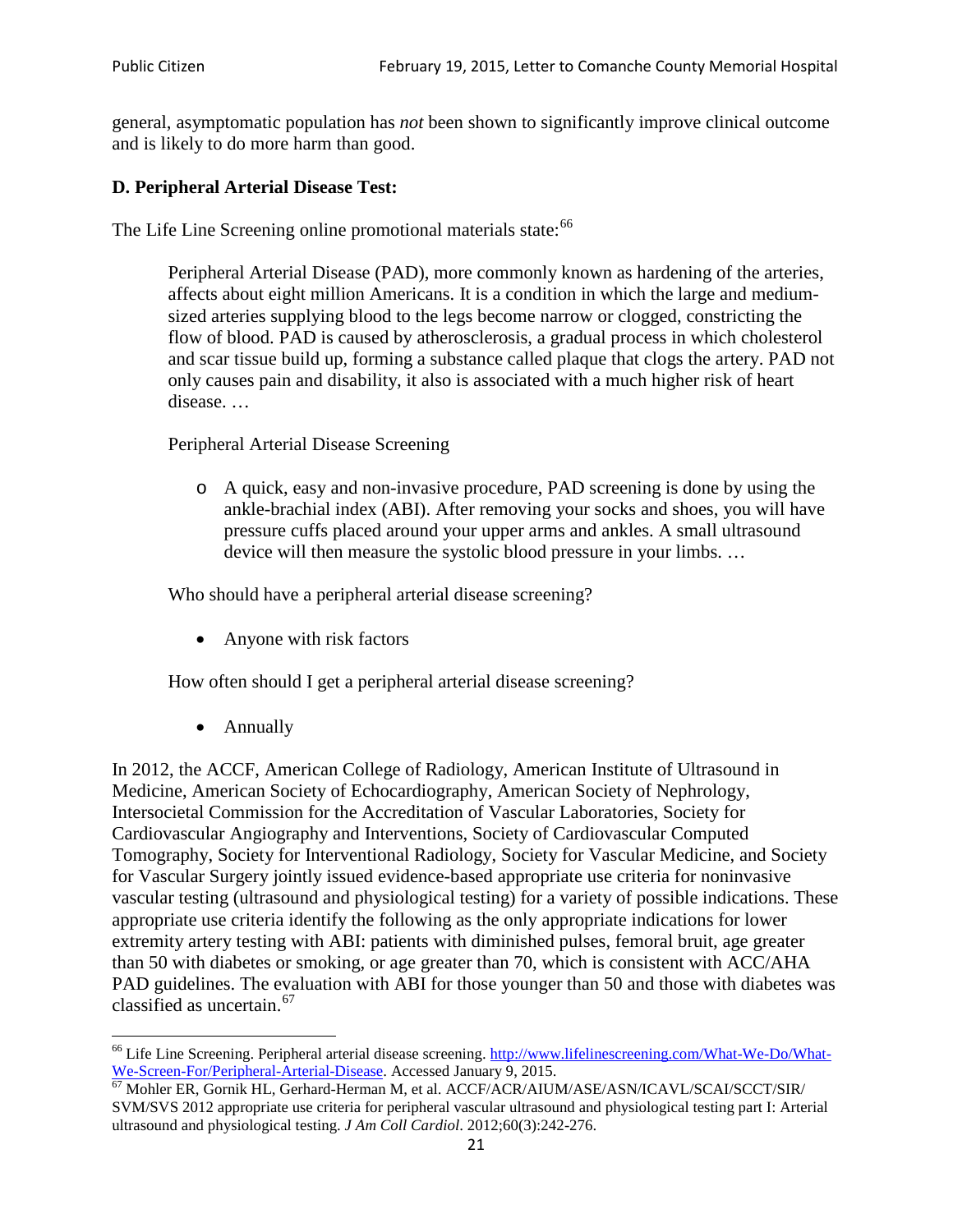In 2013, the USPSTF, based on a systematic review of the scientific literature,<sup>[68](#page-21-0)</sup> issued a grade I statement on ABI testing, concluding that the current evidence is *insufficient* to assess the balance of benefits and harms of screening for peripheral artery disease and cardiovascular disease risk assessment with ABI in adults.<sup>[69](#page-21-1)</sup> In making this statement, the USPSTF noted the following regarding its assessment of the possible benefits and harms of ABI screening:

#### **Benefits of Detection and Early Treatment**

The USPSTF found no evidence that screening for and treatment of PAD in asymptomatic patients leads to clinically important benefits. It also reviewed the potential benefits of adding the ABI to the Framingham Risk Score (FRS) and found evidence that this results in some patient risk reclassification; however, how often the reclassification is appropriate or whether it results in improved clinical outcomes is not known.

Determining the overall benefit of ABI testing requires not only evidence on appropriate risk reclassification but also evidence that this reclassification leads to treatments shown to improve clinical outcomes. One randomized trial found that aspirin did not reduce [cardiovascular disease] events in patients with a low ABI. No studies assessed the effect of lipid-lowering therapy or other cardiovascular risk reduction interventions in patients with asymptomatic PAD and no known diagnosis of [cardiovascular disease] or diabetes. The USPSTF found inadequate evidence that early treatment of screen-detected PAD leads to improvement in clinical outcomes.

#### **Harms of Detection and Early Treatment**

The USPSTF found no studies addressing the magnitude of harms of screening for PAD with the ABI; however, the direct harms to the patient of screening itself, beyond the time needed for the test, are probably minimal. Other harms resulting from testing may include false-positive results, exposure to gadolinium or contrast dye if magnetic resonance angiography (MRA) or computed tomography angiography (CTA) is used to confirm diagnosis, anxiety, labeling, and opportunity costs.

The USPSTF found inadequate evidence on the harms of early treatment of screendetected PAD. One study showed that low-dose aspirin treatment in asymptomatic patients with a low ABI may increase bleeding. Additional harms associated with treatment include use of unnecessary medications (or higher doses) and their resulting adverse effects and discontinuation of medications known to be effective in patients with established coronary artery disease (CAD) if the patient is reclassified to a lower risk category on the basis of a normal ABI.

We are not aware of any major medical professional organization that endorses such screening for peripheral vascular disease with ABI in the general asymptomatic population.

Moreover, treatment benefits for asymptomatic individuals with screen-detected PAD are not well established, and there appear to be no studies that directly assess the impact of screening

<span id="page-21-0"></span><sup>&</sup>lt;sup>68</sup> Lin JS, Olson CM, Johnson ES, Whitlock EP. The ankle-brachial index for peripheral artery disease screening and cardiovascular disease prediction among asymptomatic adults: A systematic evidence review for the U.S. Preventive Services Task Force. *Ann Intern Med.* 2013;159(5):333-341.<br><sup>69</sup> Moyer VA, U.S. Preventive Services Task Force. Screening for peripheral artery disease and cardiovascular

<span id="page-21-1"></span>disease risk assessment with the ankle–brachial index in adults: U.S. Preventive Service Task Force recommendation statement. *Ann Intern Med.* 2013;159(5):342-348.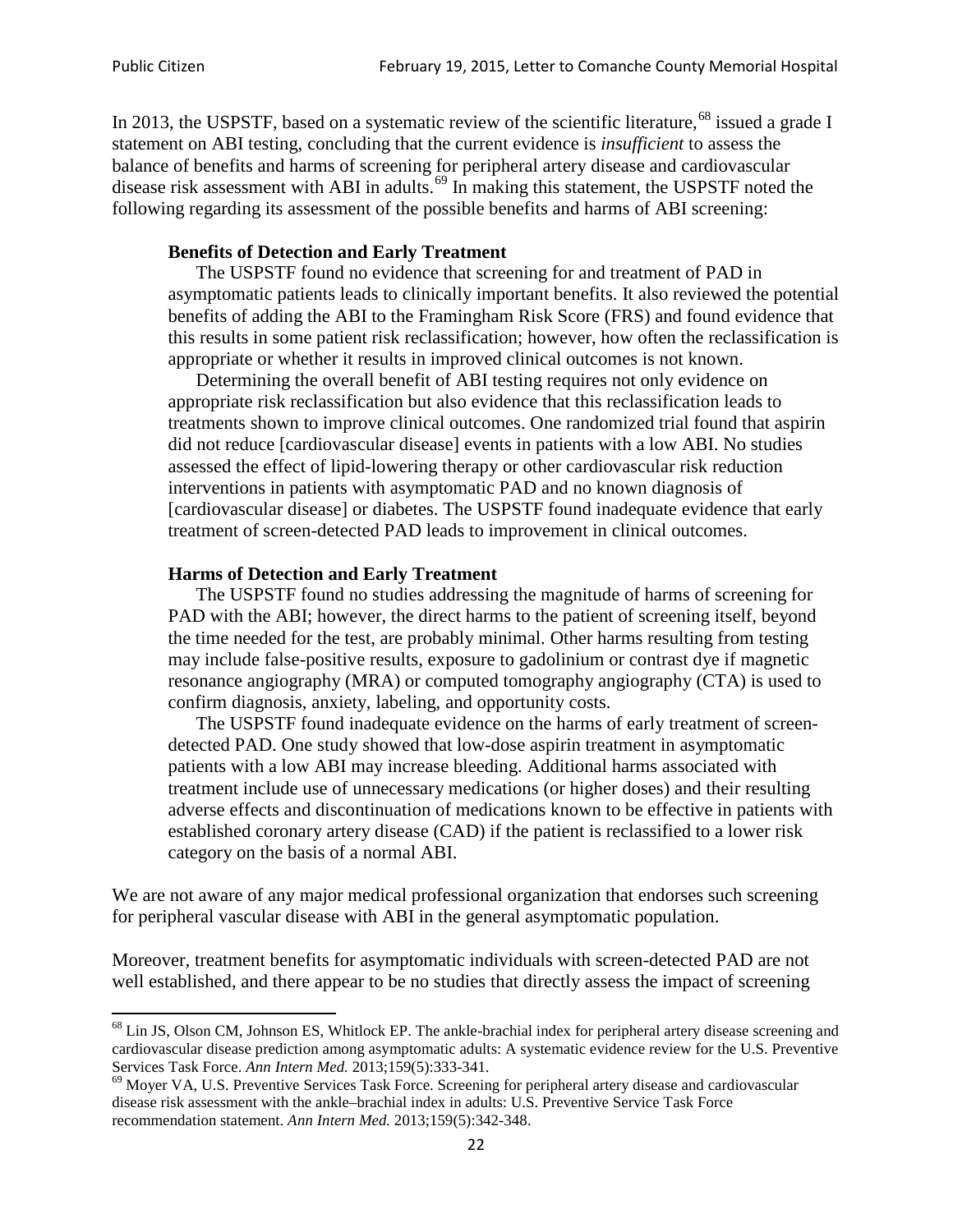unselected adults (or generally asymptomatic adults) with ABI on cardiovascular disease or PAD health outcomes.<sup>[70](#page-22-0)</sup>

## **E. Osteoporosis Screening/Bone Density Test**

The Life Line Screening online promotional materials state: $71$ 

Osteoporosis is a disease in which bone becomes extremely fragile. Bone is a complex living tissue that can be weakened by poor diet and lack of exercise.

As we age, bones begin to break down faster than new bone can be formed. Osteoporosis removes minerals from bones until they become so weak and brittle that they fracture very easily. Actions such as bending to pick up a newspaper, lifting a vacuum, or even coughing can cause a fracture. Some fractures, such as hip fractures, may require hospitalization or major surgery, and may result in disability or even death.

Screening for Osteoporosis

• An easy and painless procedure, an osteoporosis screening requires you to place your foot in an ultrasound device called a bone densitometer. This device then measures the bone mineral density [BMD] of your heel. The heel is measured because its bone is similar to that found in the hip, where fractures most often occur. …

Who should have an Osteoporosis screening?

• Anyone who has the risk factors associated with the disease ...

How often should I get an Osteoporosis screening?

• Annually

Several major medical professional organizations affirmatively recommend screening for osteoporosis in *certain high-risk individuals*, but we are not aware of any major medical professional organization that endorses such screening *annually* for any group of individuals.

In 2008, the American College of Physicians issued the following evidence-based recommendation for osteoporosis screening in men: $^{72}$  $^{72}$  $^{72}$ 

(1) Clinicians should periodically perform individualized assessment of risk factors for osteoporosis in older men (Grade: strong recommendation; moderate-quality evidence).

<span id="page-22-0"></span><sup>70</sup> [Lin JS,](http://www.ncbi.nlm.nih.gov/pubmed?term=Lin%20JS%5BAuthor%5D&cauthor=true&cauthor_uid=24156115) [Olson CM,](http://www.ncbi.nlm.nih.gov/pubmed?term=Olson%20CM%5BAuthor%5D&cauthor=true&cauthor_uid=24156115) [Johnson ES,](http://www.ncbi.nlm.nih.gov/pubmed?term=Johnson%20ES%5BAuthor%5D&cauthor=true&cauthor_uid=24156115) et al. *The Ankle Brachial Index for Peripheral Artery Disease Screening and Cardiovascular Disease Prediction in Asymptomatic Adults: A Systematic Evidence Review for the U.S. Preventive Services Task Force*. Rockville, MD: Agency for Healthcare Research and Quality; 2013.<br>http://www.ncbi.nlm.nih.gov/books/NBK164524. Accessed December 29, 2014.

<span id="page-22-1"></span> $\frac{1}{71}$  Life Line Screening. Osteoporosis screening/bone density test. [http://www.lifelinescreening.com/What-We-](http://www.lifelinescreening.com/What-We-Do/What-We-Screen-For/Osteoporosis)[Do/What-We-Screen-For/Osteoporosis.](http://www.lifelinescreening.com/What-We-Do/What-We-Screen-For/Osteoporosis) Accessed January 9, 2015. <sup>72</sup> Qaseem A, Snow V, Shekelle P, et al. Screening for osteoporosis in men: A clinical practice guideline from the

<span id="page-22-2"></span>American College of Physicians. *Ann Intern Med*. 2008;148(9):680-4.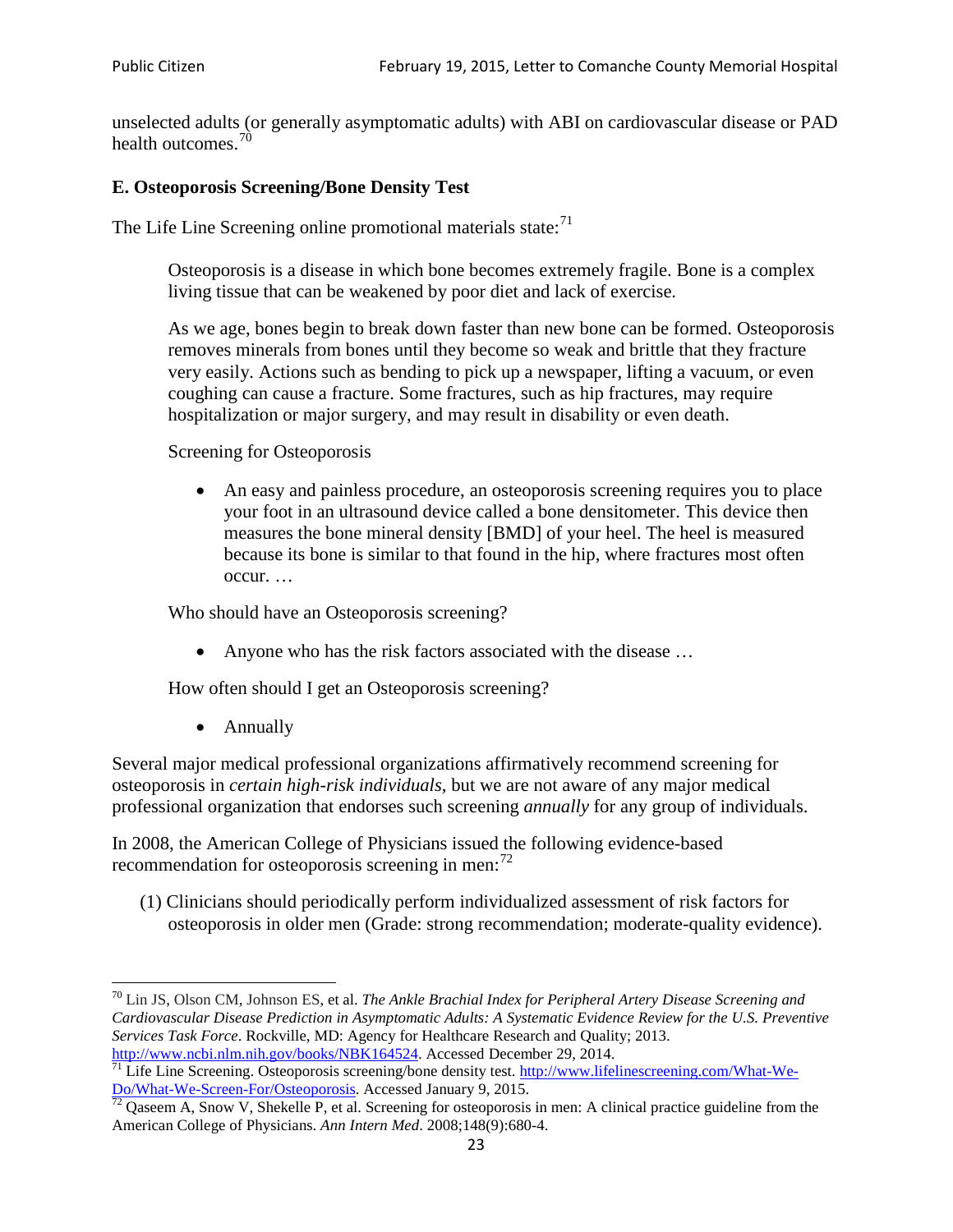A careful assessment of risk for osteoporosis in men is important. The appropriate age to start risk assessment is uncertain. However, by age 65 years, at least 6% of men have DXA [dual-energy X-ray absorptiometry]-determined osteoporosis, therefore, assessment of risk factors before this age is reasonable. Factors that increase the risk for osteoporosis in men include age (>70 years), low body weight (body mass index <20 to 25 kg/m2), weight loss (>10% [compared with the usual young or adult weight or weight loss in recent years]), physical inactivity (participates in no physical activities on a regular basis [walking, climbing stairs, carrying weights, housework, or gardening]), corticosteroid use, androgen deprivation therapy, and previous fragility fracture. Risk assessments should be updated periodically for men who choose not to be screened.

(2) Clinicians should obtain DXA for men who are at increased risk for osteoporosis and are candidates for drug therapy (Grade: strong recommendation; moderate-quality evidence).

Bone density measurement with DXA is the accepted reference standard for diagnosing osteoporosis in men. Men who are at increased risk for osteoporosis are candidates for DXA. Little evidence about alternatives to DXA exists. The 2 most studied methods are quantitative ultrasonography (usually of the calcaneus) and the OST [Osteoporosis Self-Assessment Tool]. Available evidence indicates that neither alternative is sufficiently sensitive or specific at predicting DXA-determined bone mass to be recommended as a substitute for DXA. Although 1 study has demonstrated a strong relationship between calcaneal ultrasonography and subsequent fracture, until treatment trials establish the effectiveness of therapy for osteoporosis diagnosed by ultrasonography rather than DXA, the role of ultrasonography in initiating therapy remains uncertain. No studies have evaluated the optimal intervals for repeated screening by using BMD measurement with DXA.

The evidence review showed that calcaneal ultrasonography predicts DXA-determined osteoporosis only modestly well. However, more important, it was a strong predictor of fracture in men. This may be because ultrasonography identifies other bone properties, such as bone quality, which may not be identified on DXA. Because treatment trials have not measured the effectiveness of therapy for osteoporosis diagnosed by ultrasonography rather than DXA, the role of ultrasonography in diagnosis remains uncertain.

In 2011, the USPSTF issued the following updated evidence-based recommendations for osteoporosis screening:<sup>[73](#page-23-0)</sup>

(1) A grade B recommendation for screening for osteoporosis in women aged 65 years or older and in younger women whose fracture risk is equal to or greater than that of a 65 year-old white woman who has no additional risk factors. In making this a grade B recommendation, the USPSTF offered the following rationale:

> No controlled studies have evaluated the effect of screening for osteoporosis on fracture rates or fracture-related morbidity or mortality.

<span id="page-23-0"></span><sup>&</sup>lt;sup>73</sup> U.S. Preventive Services Task Force. Screening for osteoporosis: U.S. Preventive Services Task Force recommendation statement. *Ann Intern Med*. 2011;154(5):356-364.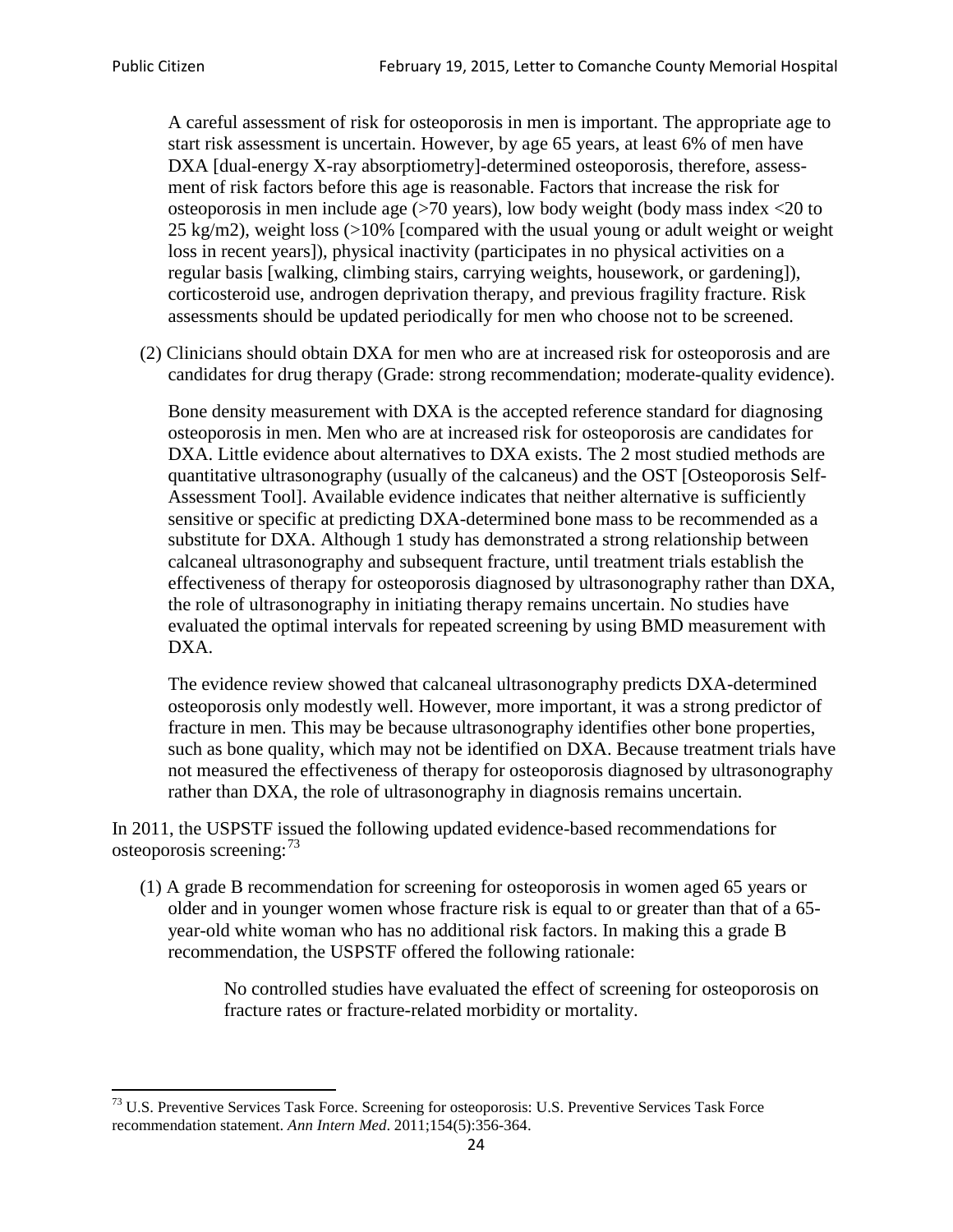In postmenopausal women who have no previous osteoporotic fractures, the USPSTF found convincing evidence that drug therapies reduce the risk for fractures. In women aged 65 years or older and in younger women whose fracture risk is equal to or greater than that of a 65-year-old white woman who has no additional risk factors, the USPSTF judged that the benefit of treating screeningdetected osteoporosis is at least moderate.

(2) An I statement concluding that the current evidence is insufficient to assess the balance of benefits and harms of screening for osteoporosis in men.

> Because of the lack of relevant studies, the USPSTF found inadequate evidence that drug therapies reduce the risk for fractures in men who have no previous osteoporotic fractures. The USPSTF identified the absence of randomized trials of primary fracture prevention in men who have osteoporosis as a critical gap in the evidence.

The USPSTF concludes that for men, evidence of the benefits of screening for osteoporosis is lacking and the balance of benefits and harms cannot be determined.

In discussing how often women should be screened for osteoporosis, the USPSTF noted the following: $74$ 

The potential value of rescreening women whose initial screening test did not detect osteoporosis is to improve fracture risk prediction. Evidence is lacking about optimal intervals for repeated screening and whether repeated screening is necessary in a woman with normal BMD. Because of limitations in the precision of testing, a minimum of 2 years may be needed to reliably measure a change in BMD; however, longer intervals may be necessary to improve fracture risk prediction. A prospective study of 4124 women aged 65 years or older found that neither repeated BMD measurement nor the change in BMD after 8 years was more predictive of subsequent fracture risk than the original measurement.

In 2012, the American College of Obstetricians and Gynecologists (ACOG) issued the following updated evidence-based recommendations on screening women for osteoporosis:<sup>[75](#page-24-1)</sup>

Bone density screening for women should begin at age 65 years. DXA absorptiometry screening can be used selectively for women younger than 65 years if they are postmenopausal and have other significant risk factors for osteoporosis or fracture.

Regarding how often women should be screened for osteoporosis, the ACOG recommended the following: $^{76}$  $^{76}$  $^{76}$ 

(1) In the absence of new risk factors, DXA screening should not be performed more frequently than every 2 years.

<span id="page-24-2"></span><span id="page-24-1"></span><span id="page-24-0"></span><sup>74</sup> *Ibid.* <sup>75</sup> American College of Obstetricians and Gynecologists. Osteoporosis. September 17, 2012. [http://www.guideline.gov/content.aspx?id=38413#Section420.](http://www.guideline.gov/content.aspx?id=38413#Section420) Accessed January 7, 2015.<br><sup>76</sup> *Ibid.*